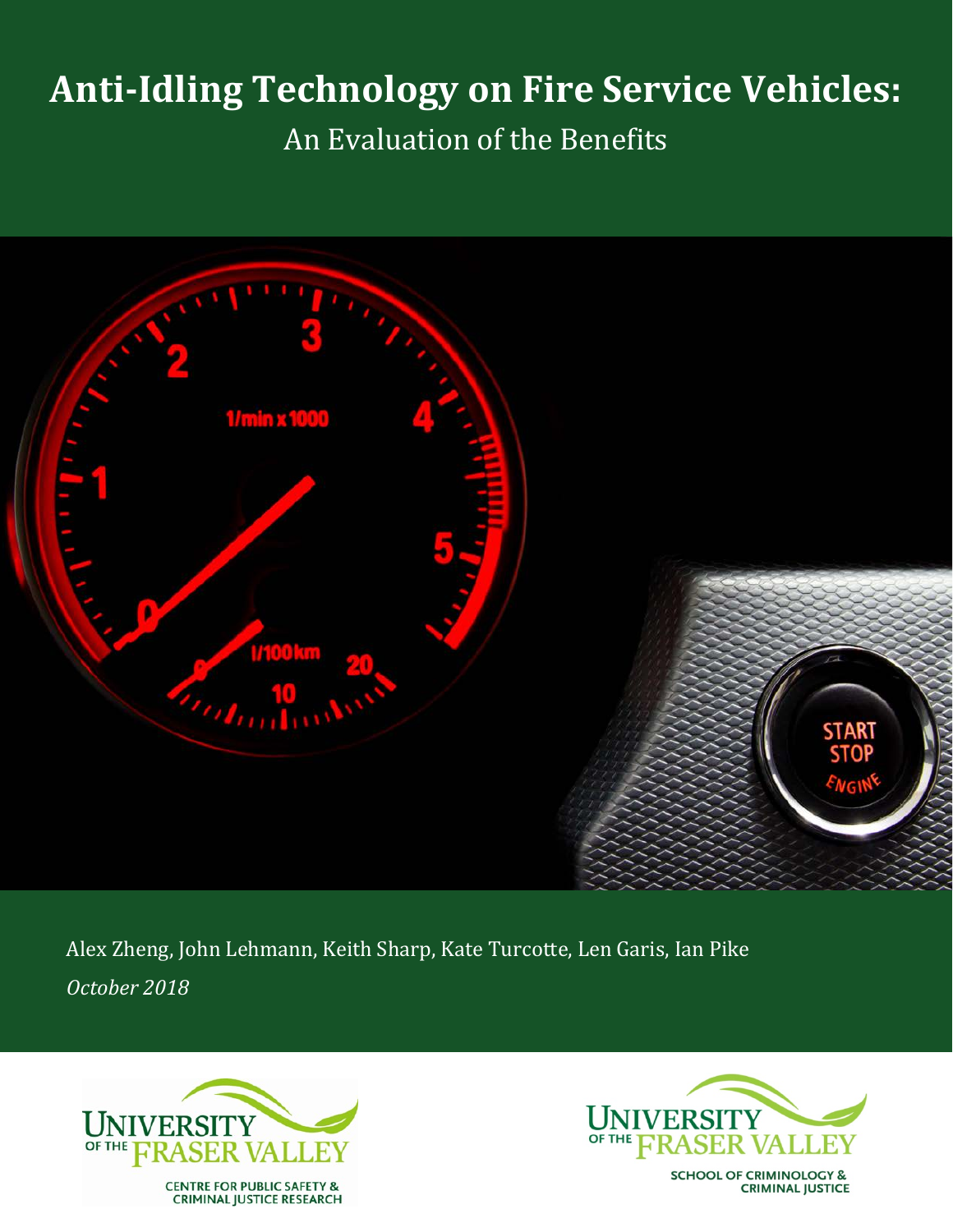# **BC INJURY** research and

The British Columbia Injury Research and Prevention Unit (BCIRPU) was established by the Ministry of Health and the Minister's Injury Prevention Advisory Committee in August 1997. BCIRPU is housed within the Evidence to Innovation research theme at BC Children's Hospital (BCCH) and supported by the Provincial Health Services Authority (PHSA) and the University of British Columbia (UBC). BCIRPU's vision is *to be a leader in the production and transfer of injury prevention knowledge and the integration of evidence-based injury prevention practices into the daily lives of those at risk, those who care for them, and those with a mandate for public health and safety in British Columbia.* 

Authors: Alex Zheng, John Lehmann, Keith Sharp, Kate Turcotte, Len Garis, Ian Pike

Reproduction, in its original form, is permitted for background use for private study, education instruction and research, provided appropriate credit is given to the BC Injury Research and Prevention Unit and the University of the Fraser Valley. Citation in editorial copy, for newsprint, radio and television is permitted. The material may not be reproduced for commercial use or profit, promotion, resale, or publication in whole or in part without written permission from the University of the Fraser Valley.

For any questions regarding this report, contact:

BC Injury Research and Prevention Unit F508 – 4480 Oak Street Vancouver, BC V6H 3V4 Email: [bcinjury1@cw.bc.ca](mailto:bcinjury1@cw.bc.ca) Phone: (604) 875-3776 Fax: (604) 875-3569 Website[: www.injuryresearch.bc.ca](http://www.injuryresearch.bc.ca/)

University of the Fraser Valley 33844 King Road Abbotsford, BC V2S 7M8 Email: [info@ufv.ca](mailto:info@ufv.ca) Phone: (604) 504-7441 Website[: www.ufv.ca](http://www.ufv.ca/)

Cover photo: czekma/iStock Photo #452017091

Suggested Citation: Zheng A, Lehmann J, Sharp K, Turcotte K, Garis L, Pike I. Anti-Idling Technology on Fire Service Vehicles: An Evaluation of the Benefits. A report by the BC Injury Research and Prevention Unit, for the University of the Fraser Valley: Vancouver, BC. October 2018.

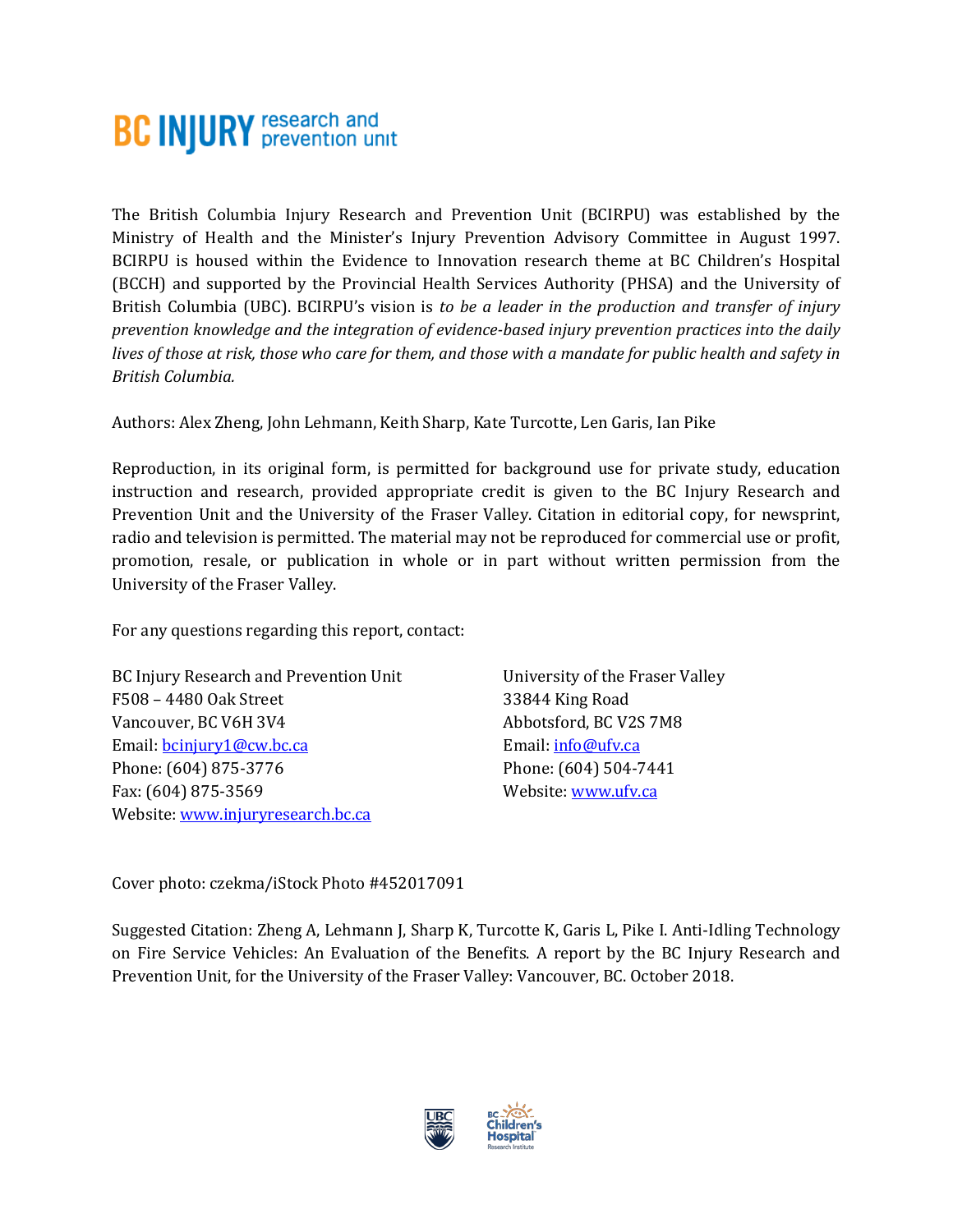# **Table of Contents**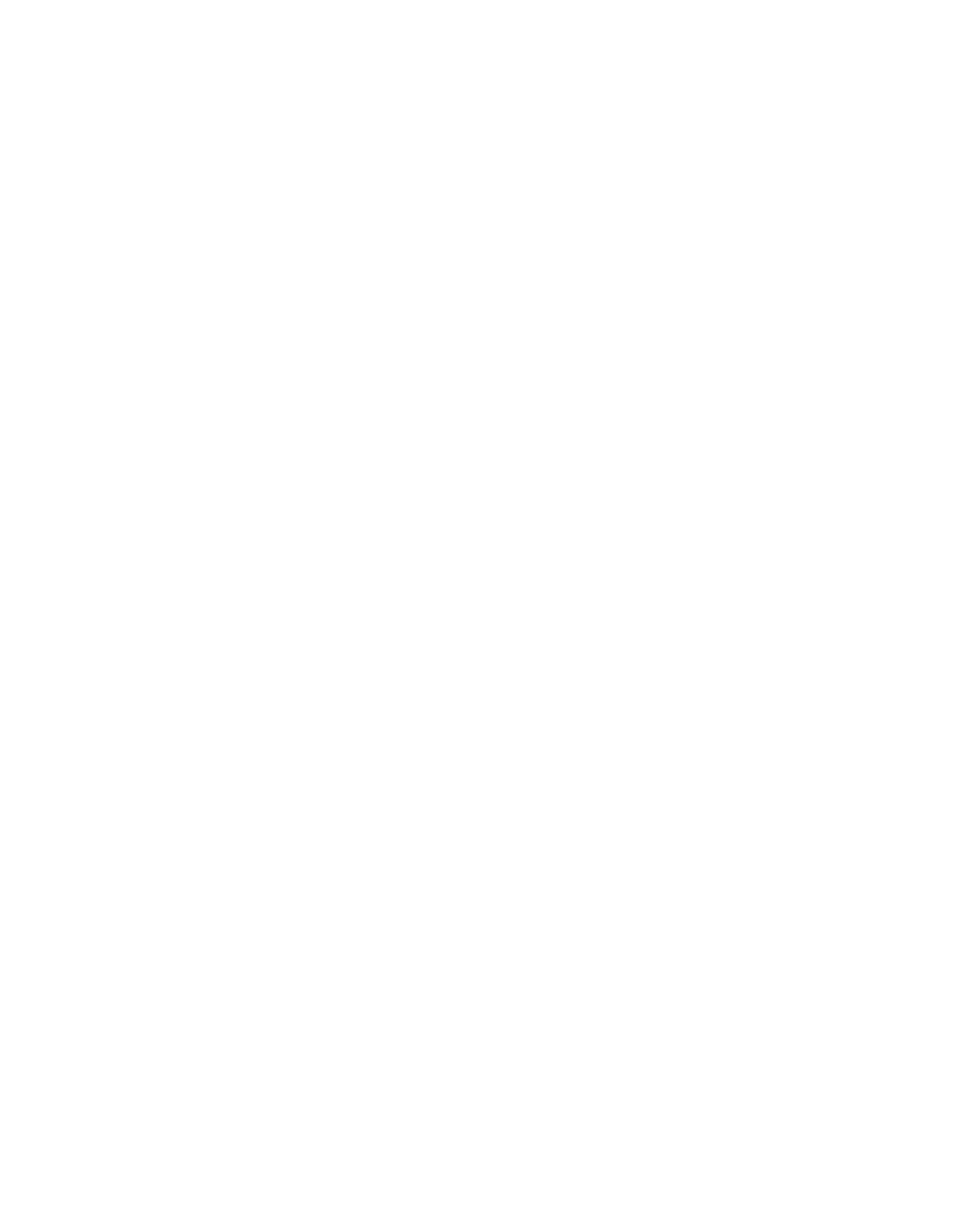#### <span id="page-4-0"></span>**Executive Summary**

This study was designed to support the anti-idling policies of Surrey Fire Service. Two major components were the adoption of fire trucks with Auxiliary Power Units (APUs) and changing behavioural attitudes towards turning off the main fire truck engine whenever possible. As such, the first component of the study aimed to determine the value of APUs. Specifically, to estimate the idle time, cost, and greenhouse gas emissions reduced by APU use. The second component of the study aimed to find determinants of unnecessary idling by examining whether idle times were associated with engine type, distance travelled per incident, number of incidents, firefighter crew, and incident type.

Eleven fire trucks were involved in the study - three were equipped with Smeal SG-09 *"Green Power"* APUs and eight without. The fire trucks responded to a total of 2,236 incidents during the study period from May 1, 2018 to June 4, 2018. Overall, the fire truck engines were engaged for 89.4 hours on average, with idle time making up 41.9% (95% CI: 36.2 – 47.5) of total engine time. APUs were found to reduce idle time by 36.4% (95% CI: 19.7 – 53.0), while providing annual fuel savings of \$208.14 (95% CI: 82.18 – 334.10), increased maintenance costs of \$1.58 (95% CI: 0.75 – 2.41), and reduced total engine use by 15.0% (95% CI: 6.5 – 23.5).

Taking the full extension of fire truck service life into account, APUs provided annual savings of \$4,136.23 (95% CI: 2,050.43 – 6,222.02), and corresponded to a payback period of 20.35 years (95% CI: 20.26 – 20.44) for the \$15,000 APU. When just considering the fuel and maintenance costs, APUs provided savings of \$221.26 (95% CI: 87.20 – 355.33) per year, which resulted in a payback period of 67.79 years (95% CI: 42.21 - 172.02). This difference, between considering extension of fire truck service life into account or not, is substantial because fire trucks are very expensive while APUs provided no benefit in terms of maintenance costs saved and only a modest 32% increase in fuel efficiency at the assumed 50% load when compared with the fire truck's main engine. The APUs were also found to reduce greenhouse gas emissions by 420.1 kg (95% CI: 165.9 – 674.3) in CO2-equivalents per year.

Univariate regression models provided evidence to support the assumption that on-scene time was the main opportunity to reduce unnecessary idling and that there may be differences between crews that affect idling behaviour. Medical and emergency incidents were also found to increase idling, while non-emergency incidents reduced idling.

Overall cost savings and reductions in greenhouse gas emissions support the adoption of APUs for all fire trucks and the evidence suggesting that firefighter crews affect the amount of unnecessary idling supports increased focus on policies promoting anti-idling behaviors. In addition, accuracy and reliability between different measures of idling should be tested in order to determine the best metrics to use for performance tracking, especially when combined with the ability to collect realtime data.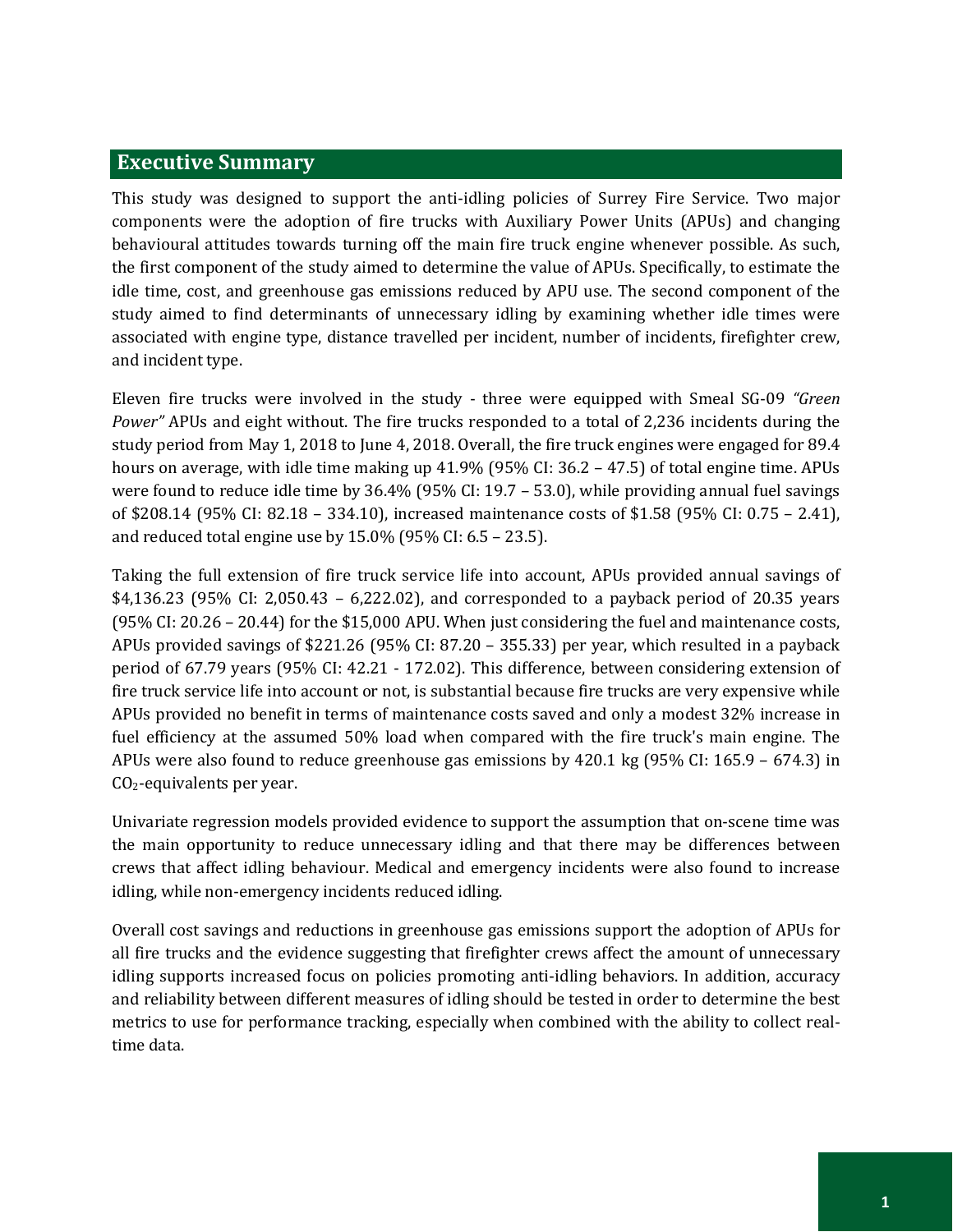### <span id="page-5-0"></span>**Introduction**

#### **ENGINE IDLING**

Idling occurs when the engine of a vehicle is running while the vehicle is not in motion. For fire trucks, sources of idling include warming up the engine, waiting in traffic, stand-by periods at emergency scenes, supplying heat or air conditioning, and powering auxiliary equipment, including aerial lifts and safety lights.

While some idling events are unavoidable, such as waiting in traffic, idling is avoidable in other situations, such as leaving the engine running while parked at the scene of an incident. These avoidable instances of idling are considered unnecessary and are undesirable, as they contribute to extra fuel costs, additional emission of greenhouse gases, and the need for more frequent engine maintenance.

#### <span id="page-5-1"></span>**ANTI-IDLING TECHNOLOGY**

Government organizations, including Fire Services, are increasingly adopting anti-idling policies to help meet financial, environmental, and energy sustainability goals. These benefits include: 1) reduced vehicle fuel costs, reduced maintenance costs, and extension of engine life; 2) reduced emission of greenhouse gases and other pollutants into the atmosphere; and 3) contributing towards the low-carbon goals set by Canada's Federal Sustainable Development Strategy (Environment and Climate Change Canada, 2016).

Anti-idling technology refers to devices that when activated turn off the main engine and provide an alternative source of power for heat, air conditioning, and/or electricity, while the vehicle is temporarily parked (Shancita et al., 2014). One such technology for a heavy-duty fire truck is an auxiliary power unit (APU). Although the APU runs on diesel fuel, its fuel use and emissions of carbon dioxide  $(CO<sub>2</sub>)$  was found to be 36% to 47% lower when compared to the main engine (Frey & Kuo, 2009). These efficiency savings can add up quickly considering that heavy-duty trucks idle 20% to 40% of the time when the engine is running (Hafiz et al., 2007). Other factors that affect fuel use and emission in heavy-duty vehicles include seasonality, geographic location, vehicle characteristics, payload, engine year, and terrain traveled (Hafiz et al., 2007; Frey & Kuo, 2009; National Research Council of National Academies, 2010; Brodrick et al., 2002).

#### <span id="page-5-2"></span>**SURREY FIRE SERVICE**

Surrey Fire Service has adopted anti-idling policies to reduce unnecessary idling. Two such policies include equipping APUs on fire trucks and changing behavioural attitudes towards turning off the engine whenever possible.

There are currently three active fire trucks equipped with Smeal SG-09 *"Green Power"* APUs in service. These APU systems cost \$15,000 each and, after three minutes of idle time when the fire truck is parked, automatically turn off the truck engine and start the APU. As such, the main opportunity for APU activation, and thus reduction in unnecessary idling, is when the fire truck is parked on-scene.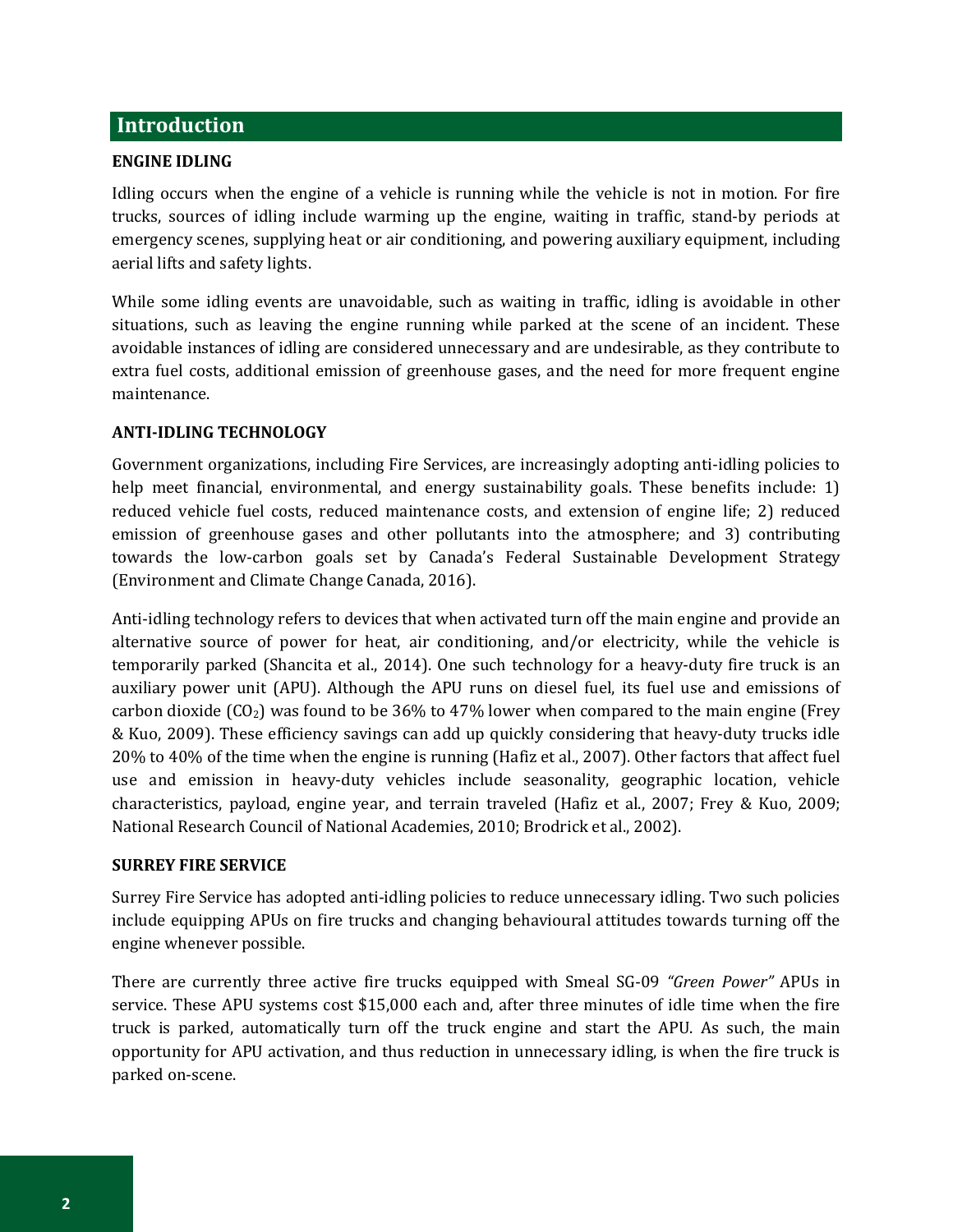Surrey Fire Service has previously conducted three preliminary studies on the efficacy of APUs. One was a business case analysis conducted in 2012 on three new APU-equipped fire trucks and found that, on average, idle time made up 57% of the total engine time. APUs were also found to reduce greenhouse gas emissions by 11%, and to provide \$3.14 fuel savings per idle hour, which resulted in \$2,200 in annual fuel savings and an estimated payback period of 6.8 years on the \$15,000 APU. The second study was a three-month trial of the Battalion Chief vehicle, fitted with a basic Anti-Idling Device that used a battery instead of a diesel-powered engine, and resulted in annualized fuel savings of \$895. The third study compared APU with non-APU fire trucks and showed that APUequipped fire trucks reduced engine time by 17% and reduced greenhouse gas emissions by 1.59 metric tons of CO<sub>2</sub>-equivalents per year.

#### <span id="page-6-0"></span>**PURPOSE AND AIMS**

This study was designed to support the anti-idling policies of Surrey Fire Service. In support of adopting APU engines, the first component of the study aimed to determine the value of the APU. Specifically, to estimate the idle time, cost, and greenhouse gas emissions reduced by the APU. In support of changing behavioral attitudes, the second component of the study aimed to find determinants of unnecessary idling by examining whether idle times were associated with engine type, distance travelled per incident, number of incidents, firefighter crew, and incident type.

#### <span id="page-6-1"></span>**Methodology**

#### **FIRE TRUCKS**

Eleven fire trucks were involved in the study (Table 1). Three were equipped with Smeal SG-09 *"Green Power"* APUs and eight without. Three of the non-APU engines were used primarily for rescue operations. All fire trucks were powered by Cummins ISL 9-litre diesel engines, with Spartan Cab & Chassis, and Smeal Apparatus. The trucks varied slightly in year of manufacture and maximum horse power, but were otherwise equivalent, including size, weight, configurations, duty cycles, and load.

|                              | LADIZE LI INTERNATION VE FINE TINGUNO HVOLIQIZITI N OTVITI. |                                       |                                         |                    |                              |      |  |  |  |  |  |  |  |
|------------------------------|-------------------------------------------------------------|---------------------------------------|-----------------------------------------|--------------------|------------------------------|------|--|--|--|--|--|--|--|
| <b>Hall Reference</b><br>No. | <b>APU</b><br>Y/N                                           | <b>Chassis</b><br><b>Manufacturer</b> | <b>Apparatus</b><br><b>Manufacturer</b> | <b>Engine Make</b> | <b>Horse</b><br><b>Power</b> | Year |  |  |  |  |  |  |  |
| E2                           | Y                                                           | Spartan                               | Smeal                                   | Cummins ISL        | 450                          | 2015 |  |  |  |  |  |  |  |
| E10                          | Y                                                           | Spartan                               | Smeal                                   | Cummins ISL        | 450                          | 2015 |  |  |  |  |  |  |  |
| E13                          | v                                                           | Spartan                               | Smeal                                   | Cummins ISL        | 450                          | 2015 |  |  |  |  |  |  |  |
| R <sub>2</sub>               | N                                                           | Spartan                               | Smeal                                   | Cummins ISL        | 425                          | 2011 |  |  |  |  |  |  |  |
| R4                           | N                                                           | Spartan                               | Smeal                                   | Cummins ISL        | 370                          | 2008 |  |  |  |  |  |  |  |
| R <sub>10</sub>              | N                                                           | Spartan                               | Smeal                                   | Cummins ISL        | 370                          | 2010 |  |  |  |  |  |  |  |
| E6                           | N                                                           | Spartan                               | Smeal                                   | Cummins ISL        | 425                          | 2011 |  |  |  |  |  |  |  |
| E11                          | N                                                           | Spartan                               | Smeal                                   | Cummins ISL        | 425                          | 2011 |  |  |  |  |  |  |  |
| E12                          | N                                                           | Spartan                               | Smeal                                   | Cummins ISL        | 425                          | 2011 |  |  |  |  |  |  |  |
| E14                          | N                                                           | Spartan                               | Smeal                                   | Cummins ISL        | 450                          | 2012 |  |  |  |  |  |  |  |
| E15                          | N                                                           | Spartan                               | Smeal                                   | Cummins ISL        | 425                          | 2011 |  |  |  |  |  |  |  |

#### **TABLE 1: PROPERTIES OF FIRE TRUCKS INCLUDED IN STUDY.**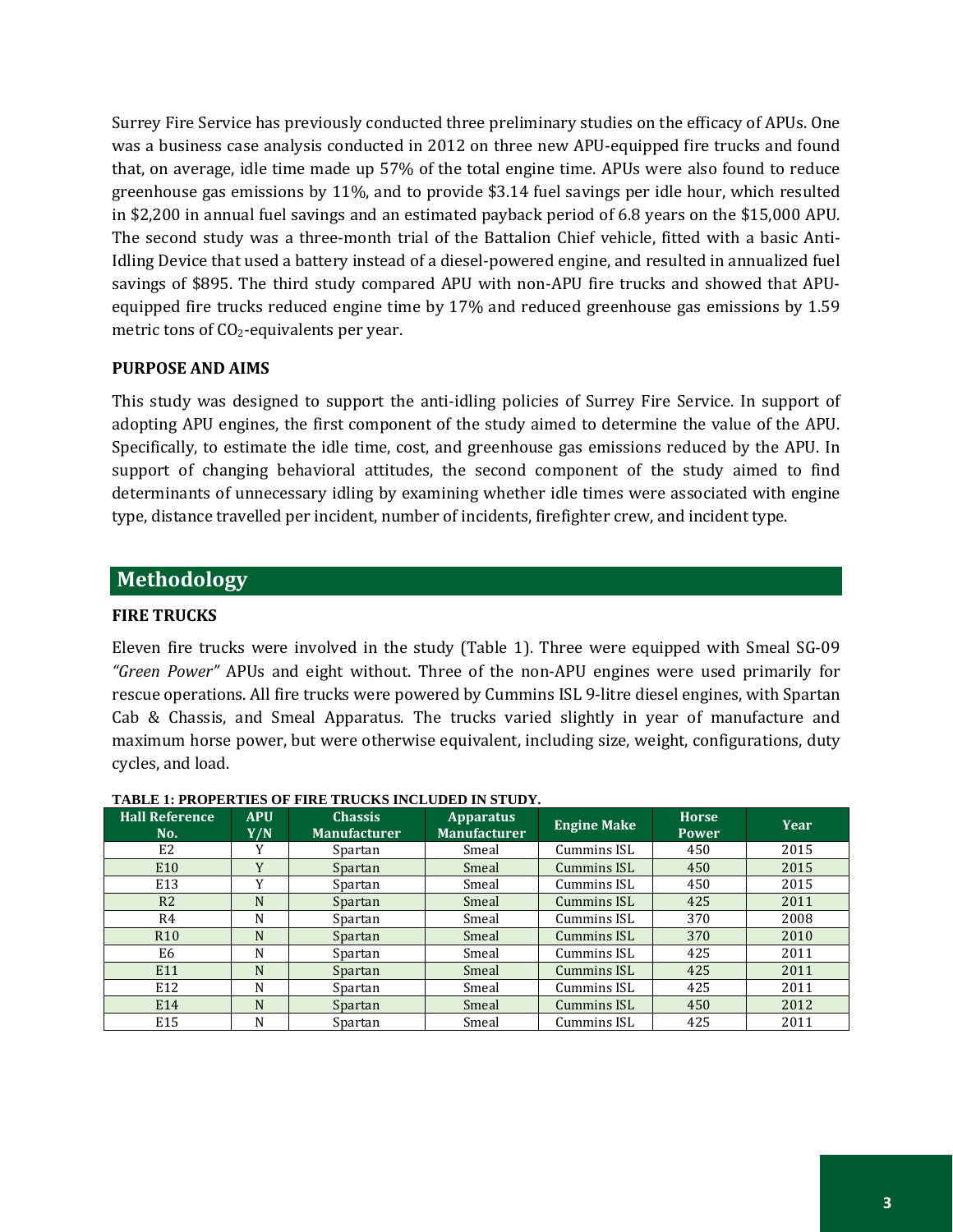#### <span id="page-7-0"></span>**DATA COLLECTION**

Vehicle and incidence response data from all eleven engines were obtained by Surrey Fire Service between May 1, 2018 and June 4, 2018. Three main datasets were used in the analysis: 1) data extracted from the Engine Computer Management (ECM) system provided main engine data, such as idle hours, idle fuel used, engine hours, and distance traveled; 2) data extracted from the APU clock provided total APU hours; and 3) the Incident Response dataset provided incident and time data, such as number of incidents, firefighter crews, incident types, as well as dispatch, on-route, on-scene, and return times.

#### <span id="page-7-1"></span>**VALUE OF APU**

Both economic and environmental factors were considered in determining the value of APUs; specifically, the amount of money saved and the amount of greenhouse gases reduced. For both economic and environmental aspects, the most relevant measures were total idle time and fuel usage, estimated using a variety of metrics. ECM provided data on total engine idle fuel usage (idle fuel) and engine idle time (idle time). Total APU time (APU time) was used as an estimate for the total idle time saved by APUs. As each engine differed in the number of incidents responded to, idle time per incident (idle/inc) and idle time per on-scene hour (idle/on scene) were also used as standardized metrics. On-scene time was calculated as the difference between the time the fire truck arrived at, and departed from, the scene of the incident.

Idle time and fuel usage metrics were compared between APU and non-APU fire trucks and were used to calculate annual fuel savings due to APU use. In the scenario where outliers were found in the data, two separate comparisons and calculations were conducted – one with all the fire trucks and another with the outliers removed. These annual fuel saving estimates, calculated from each metric, were then further combined into an overall estimate of fuel saved along with a confidence interval (Wald's 95% confidence interval). The overall annual fuel saved due to APU use was then converted to dollar amounts, for return on investment (ROI) calculations, and  $CO<sub>2</sub>$ -equivalents, for quantifying reduction in greenhouse gas emissions.

Many factors were considered in order to calculate annual APU savings (Figure 1). These include savings from fuel usage, maintenance costs, carbon tax, and from extending the service life of the fire truck. Fuel savings were calculated as the difference between the fuel saved by the main engine and the fuel cost for the APU. At the time of the study, directly measuring APU fuel usage was not possible as both the main engine and APU draw from the same fuel tank. Therefore, an APU fuel consumption rate of 2.4 L/hr at 50% load was used to estimate APU fuel usage. At Surrey Fire Service, engine maintenance was conducted for every 500 hours of engine use for both the main engine and the APU. Thus, maintenance savings were calculated as the difference between the maintenance costs of the main engine and the maintenance cost of the APU, multiplied by the hours of APU use. The average maintenance costs over the past three years were used, which amounted to \$0.43 and \$0.44 per engine hour for the main engine and APU, respectively. The current British Columbia carbon tax value of \$35 per tonne of  $CO<sub>2</sub>$ -equivalent was used to calculate carbon tax savings. Although convention dictates a fire truck should have a 20-year service life, there are no compelling reasons why this could not be extended provided tests are conducted to ensure safety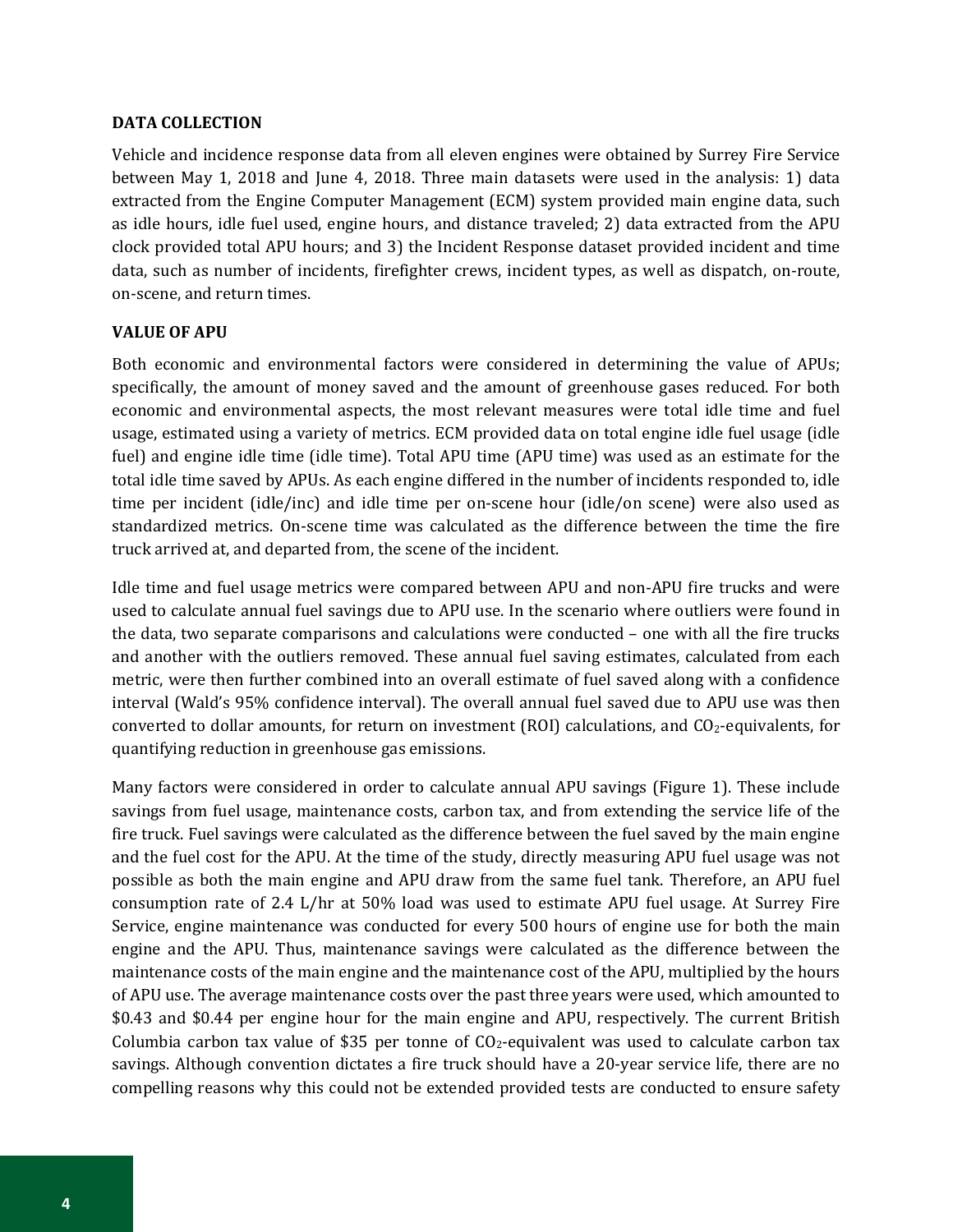and efficacy of the vehicle (Opta, 2017). Cost savings from extending the service life was calculated by multiplying the percent reduction of total engine use as a result of the APU with the fire truck cost of \$605,400 (according to the most recent purchase by the City of Surrey) divided by the increased service life of the fire truck. As the service life of a fire truck depends on more than just the engine life, annual savings were calculated with and without this factor. ROI was calculated as the years required to recoup the \$15,000 cost for an up-to-date APU with advanced features.

#### **FIGURE 1: FACTORS FOR CALCULATING ANNUAL APU SAVINGS**

| <b>APU Savings</b> | $=$ | Reduced fuel cost<br>of main engine |  | Fuel cost of APU |  | Reduced carbon<br>tax |  | Reduced main<br>engine<br>maintenance |  | Cost of APU<br>maintenance |  | Extension of<br>service life |
|--------------------|-----|-------------------------------------|--|------------------|--|-----------------------|--|---------------------------------------|--|----------------------------|--|------------------------------|
|--------------------|-----|-------------------------------------|--|------------------|--|-----------------------|--|---------------------------------------|--|----------------------------|--|------------------------------|

Calculation of the environmental value of APU use was straight-forward. An emission factor of 2.630 kg  $CO_2e/L$  for heavy-duty vehicles was used to convert the annual fuel saved by APU use into an estimate of greenhouse gas emissions reduced (Ministry of Environment, 2016).

#### <span id="page-8-0"></span>**DETERMINANTS OF UNNECESSARY IDLING**

Four unique crews operated the eleven vehicles involved in the study and were identified as A, B, C, and D. Similarly, incident types were characterized into four categories: medical, structure, emergency, and non-emergency. To determine whether on-scene times differed between different crews for each incident type, cross-tabulation between crew and incident type for average on-scene time was computed with 95% confidence intervals.

Only the non-APU trucks were included in assessing the determinants of unnecessary idling, as the purpose of the APU is to avoid this situation. Linear regression models were conducted to determine whether idle time was associated with engine type, distance travelled, number of incidents, firefighter crew, and incident type. Idle time per incident (idle/inc) and idle time per onscene hour (idle/on scene) were used independently as the metrics for idle time and the dependent variable for the regression model. Fire truck type was coded as a binary variable of either Engine or Rescue, whereas distance travelled and number of incidents were coded as continuous variables. Crews and incidents were coded in two different ways: 1) as the proportion of the fire truck's total on-scene time the crew or incident type was responsible for; and 2) as the average on-scene time (in minutes) for the crew or incident type per incident.

Only univariate associations were conducted due to the limited sample size. P-values of less than 0.05 were considered as significant and less than 0.2 were considered as a trend. As the two dependent variables (idle/inc and idle/on scene) in the univariate regression models were closely related, variables were only considered significant and of potential interest for further investigation if they were significant in one and at least a trend in the other regression model.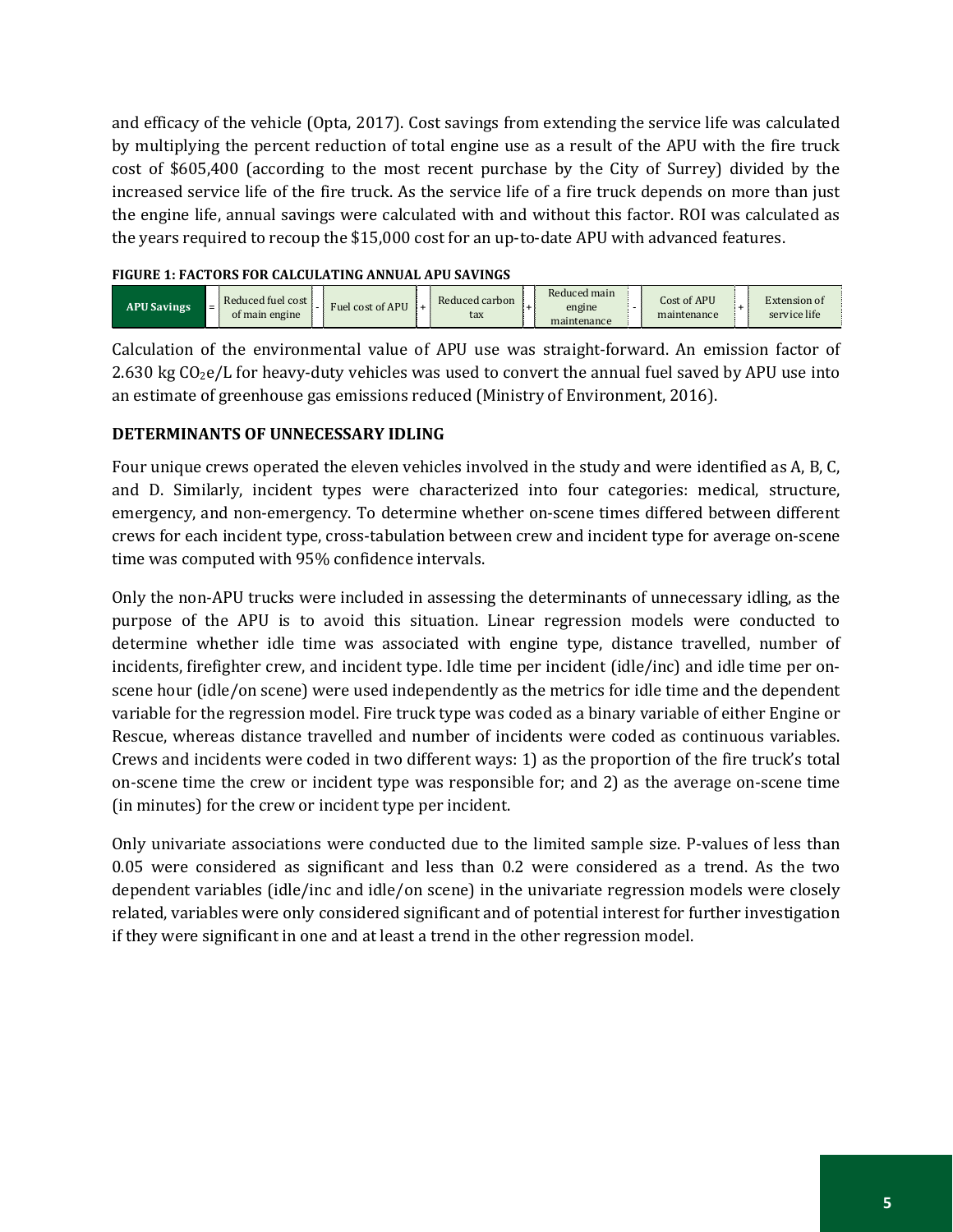## <span id="page-9-0"></span>**Results**

#### **OVERVIEW**

All eleven fire trucks operated normally during the study period from May 1, 2018 to June 4, 2018, responding to a total of 2,236 incidents and were operated by four unique crews. Some variations were expected between the fire trucks, but four potential outliers were found (Table 2). E10 had a much higher than normal idle fuel usage rate, but normal power take-off (PTO) fuel usage rate. R4, on the other hand, had lower idle and PTO fuel usage rates. E12 and E14 responded to fewer incidents and had longer distances per incident, likely contributing to longer idle time per on-scene hour and per incident.

| <b>Truck</b>    | <b>APU</b><br>use | PT <sub>0</sub><br>fuel | Idle<br>fuel | <b>PTO</b><br>rate | Idle<br>rate | <b>Distance</b> | <b>PTO</b><br>time | Idle<br>time | Engine<br>time | Onscene | Idle/<br><b>Onscene</b> | <b>Incidents</b> | Onscene/<br>Inc | Idle/<br><b>Inc</b> | Distance/<br>Inc | Onscene/<br>Inc. |
|-----------------|-------------------|-------------------------|--------------|--------------------|--------------|-----------------|--------------------|--------------|----------------|---------|-------------------------|------------------|-----------------|---------------------|------------------|------------------|
| Unit            | hr                | L                       | L            | L/hr               | L/hr         | km.             | hr                 | hr           | hr             | hr      | hr                      | #                | hr              | hr                  | km               | min              |
| E <sub>2</sub>  | 23.7              | 9.5                     | 101.4        | 6.06               | 3.44         | 2171.5          | 1.6                | 29.4         | 100.9          | 70.2    | 0.42                    | 251              | 0.28            | 0.12                | 13.9             | 16               |
| E10             | 14.2              | 12.5                    | 134.8        | 6.32               | 5.00         | 1324.6          | 2.0                | 26.9         | 71.7           | 55.0    | 0.49                    | 214              | 0.26            | 0.13                | 10.0             | 15               |
| E <sub>13</sub> | 8.3               | 14.0                    | 95.8         | 6.59               | 3.71         | 1800.9          | 2.1                | 25.8         | 88.4           | 65.3    | 0.39                    | 245              | 0.27            | 0.11                | 11.8             | 15               |
| E <sub>6</sub>  | 0.0               | 17.0                    | 161.3        | 8.03               | 3.18         | 1835.0          | 2.1                | 50.5         | 117.6          | 58.2    | 0.87                    | 175              | 0.33            | 0.29                | 16.9             | 19               |
| E11             | 0.0               | 11.7                    | 66.6         | 7.00               | 3.03         | 1419.4          | 1.7                | 21.9         | 73.7           | 58.4    | 0.38                    | 189              | 0.31            | 0.12                | 12.1             | 18               |
| E12             | 0.0               | 12.5                    | 120.8        | 8.63               | 4.05         | 906.9           | 1.4                | 29.9         | 56.2           | 27.7    | 1.08                    | 74               | 0.37            | 0.40                | 19.7             | 22               |
| E14             | 0.0               | 6.8                     | 110.9        | 7.19               | 3.52         | 1771.2          | 0.9                | 31.5         | 78.4           | 30.2    | 1.04                    | 105              | 0.29            | 0.30                | 27.1             | 17               |
| E15             | 0.0               | 12.5                    | 103.3        | 8.40               | 3.29         | 1816.6          | 1.5                | 31.5         | 94.6           | 46.1    | 0.68                    | 187              | 0.25            | 0.17                | 15.6             | 14               |
| R <sub>2</sub>  | 0.0               | 14.0                    | 164.3        | 7.72               | 3.41         | 1751.6          | 1.8                | 48.5         | 112.9          | 73.7    | 0.66                    | 275              | 0.27            | 0.18                | 10.3             | 16               |
| R <sub>4</sub>  | 0.0               | 7.6                     | 86.7         | 5.03               | 2.91         | 1445.2          | 1.5                | 29.8         | 82.4           | 60.4    | 0.49                    | 231              | 0.26            | 0.13                | 10.1             | 15               |
| R <sub>10</sub> | 0.0               | 16.3                    | 124.5        | 8.18               | 3.48         | 1977.1          | 2.0                | 35.8         | 106.9          | 68.1    | 0.53                    | 290              | 0.23            | 0.12                | 11.0             | 14               |

**TABLE 2: ECM AND INCIDENT RESPONSE DATA SHOWING FOUR OUTLIERS (IN RED): E10, E12, E14, AND R4.**

On average, APUs activated 15.4 hours and APU fire trucks idled an additional 27.4 hours, while non-APU fire trucks idled for 34.9 hours. Overall, the main engine was engaged for an average of 89.4 hours, resulting in the idle time making up 41.9% (95% CI: 36.2 – 47.5) of total engine time.

#### <span id="page-9-1"></span>**VALUE OF APU**

Two separate comparisons and calculations were conducted due to the presence of outliers – one with all the fire trucks and another with E10, E12, E14, and R4 fire trucks excluded.

#### *Comparing APU and Non-APU Fire Trucks*

When comparing the 3 APU fire trucks with the 8 non-APU fire trucks, no difference was found for idle fuel used. For the other metrics, reduced idle time was found, ranging from 21.7% to 45.6% less idle time for APU fire trucks. In addition, the difference in idle time per on-scene hour, idle time per incident, and APU usage metrics were significant (Table 3).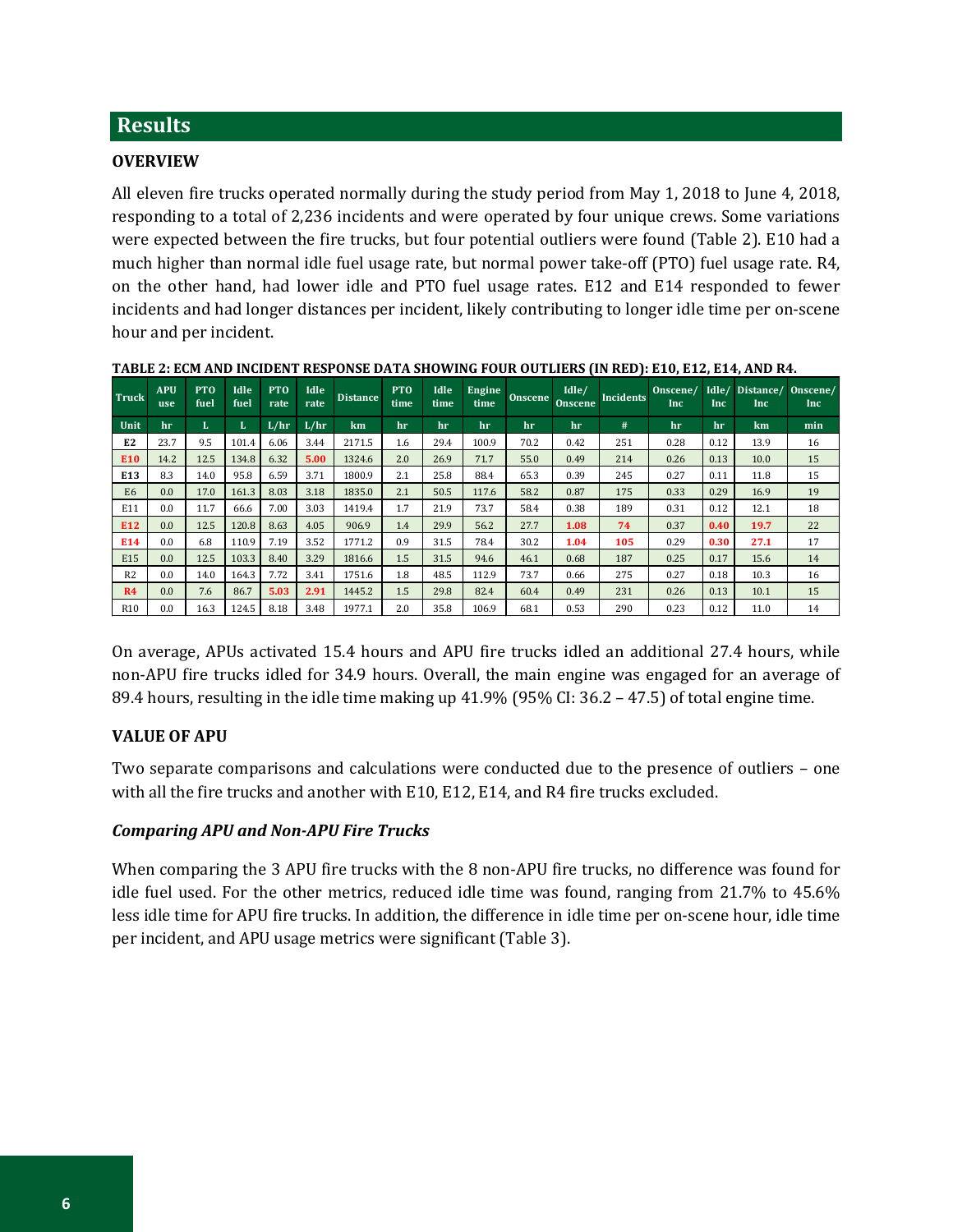| <b>Metric</b> | Unit | <b>APU</b> | Non-APU | <b>Idle Reduction</b><br>(95% CI) | % Idle Reduction |
|---------------|------|------------|---------|-----------------------------------|------------------|
| Idle fuel     | L    | 110.66     | 117.30  | 6.64<br>$(-31.87, 45.15)$         | 5.7%             |
| Idle time     | hr   | 27.35      | 34.94   | 7.58<br>$(-0.63, 15.79)$          | 21.7%            |
| Idle/Onscene  | hr   | 0.43       | 0.72    | 0.28<br>(0.07, 0.50)              | 39.4%            |
| Idle/Inc      | hr   | 0.12       | 0.21    | 0.10<br>(0.01, 0.18)              | 45.6%            |
| APU           | hr   | 15.40      | 0.00    | 15.40<br>(6.61, 24.19)            | 44.1%            |

**TABLE 3: SUMMARY OF COMPARISON BETWEEN APU AND NON-APU FIRE TRUCKS ACROSS THE METRICS OF IDLE FUEL, IDLE TIME, IDLE/ONSCENE, IDLE/INC, AND APU.**

With outliers excluded, comparing the 2 APU fire trucks with the 5 non-APU fire trucks, a 20.5% reduction in idle fuel usage was found. For the other metrics, reduced idle time was found, ranging from 26.7% to 43.0% less idle time for APU fire trucks. Only the idle time per on-scene hour and APU usage metrics were significant (Table 4). However, due to the smaller sample size and the fact that the difference just overlapped with zero, the idle time per incident metric should also be considered significant.

**TABLE 4: SUMMARY OF COMPARISON BETWEEN APU AND NON-APU FIRE TRUCKS, WITH OUTLIERS EXCLUDED, ACROSS THE METRICS OF IDLE FUEL, IDLE TIME, IDLE/ONSCENE, IDLE/INC, AND APU.**

| <b>Metric</b> | Unit | <b>APU</b> | <b>Non-APU</b> | <b>Idle Reduction</b><br>(95% CI) | % Idle Reduction |
|---------------|------|------------|----------------|-----------------------------------|------------------|
| Idle fuel     | L    | 98.61      | 124.01         | 25.40<br>$(-13.02, 63.82)$        | 20.5%            |
| Idle time     | hr   | 27.59      | 37.66          | 10.06<br>$(-1.73, 21.85)$         | 26.7%            |
| Idle/Onscene  | hr   | 0.41       | 0.62           | 0.22<br>(0.04, 0.39)              | 34.6%            |
| Idle/Inc      | hr   | 0.11       | 0.17           | 0.06<br>(0.00, 0.13)              | 36.3%            |
| APU           | hr   | 16.00      | 0.00           | 16.00<br>(0.91, 31.09)            | 42.5%            |

Only the idle time metrics were used to calculate the overall estimates due to an outlier in the idle fuel rate (E10). This resulted in APUs reducing idle time by 36.4% (95% CI: 19.7 – 53.0), providing annual fuel savings of \$208.14 (95% CI: 82.18 – 334.10), increasing maintenance costs by \$1.58 (95% CI: 0.75 – 2.41), and reducing total engine use by 15.0% (95% CI: 6.5 – 23.5).

#### *Return on Investment*

Taking the extension of fire truck service life into account, APUs reduced total engine use by 15.0%, which would indicate a potential increase of 3.0 years (95% CI: 1.3 – 4.7) of service life. Using the \$605,400 cost of a new fire truck, extending the service life by 0.35 years (95% CI: 0.26 - 0.44) allowed for a full return on investment for the \$15,000 APU, corresponding to a payback period of 20.35 years (95% CI: 20.26-20.44). Assuming the full 3.0 year increase in service life resulted in total annual savings of \$4,136.23 (95% CI: 2,050.43 – 6,222.02). If just considering the fuel and maintenance costs alone, APUs provided savings of \$221.26 (95% CI: 87.20 – 355.33) per year, which corresponded to a payback period of 67.79 years (95% CI: 42.21 - 172.02). Annual cost savings of APUs for each factor can be found in Table 5.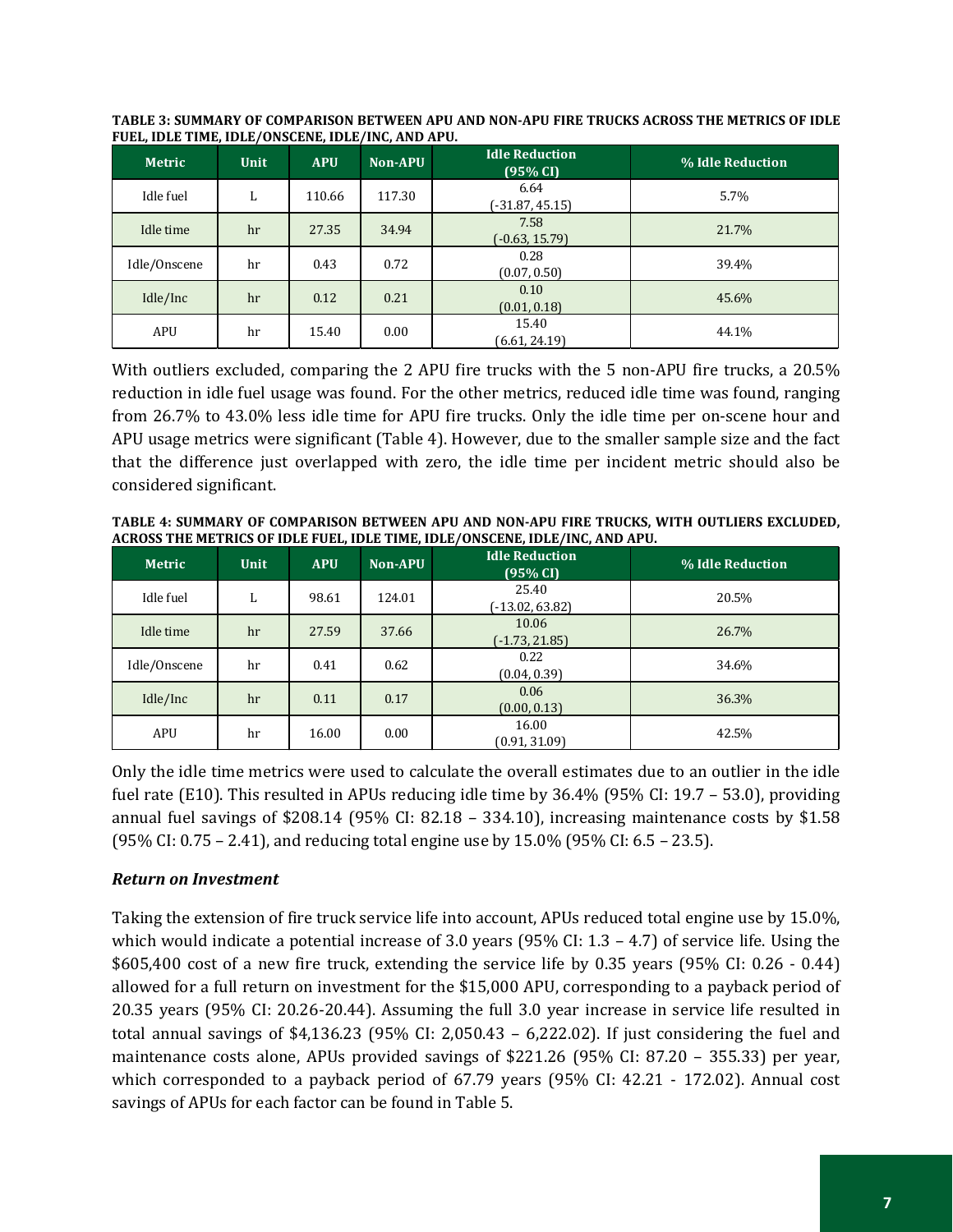|                 |                                      | <b>Annual Savings per Fire Truck (\$)</b> |                 |                   |                              |                           |                                                                                                                              |                                                    |                                              |  |  |  |  |
|-----------------|--------------------------------------|-------------------------------------------|-----------------|-------------------|------------------------------|---------------------------|------------------------------------------------------------------------------------------------------------------------------|----------------------------------------------------|----------------------------------------------|--|--|--|--|
|                 | Metric                               | <b>Engine Fuel</b>                        | <b>APU Fuel</b> | <b>Carbon</b> tax | Engine<br><b>Maintenance</b> | <b>APU</b><br>Maintenance | <b>Extension of</b><br><b>Service Life</b>                                                                                   | <b>Total Savings</b><br>(with service life)        | <b>Total Savings</b><br>(no service<br>life) |  |  |  |  |
|                 | <b>Idle Time</b>                     | 376.53                                    | $-255.10$       | 8.58              | 34.65                        | $-35.50$                  | 2.365.40                                                                                                                     | 2.494.56                                           | 129.16                                       |  |  |  |  |
| All             | Idle/Onscene                         | 780.75                                    | $-528.96$       | 17.79             | 71.84                        | $-73.60$                  | 4,525.10                                                                                                                     | 4.792.92                                           | 267.82                                       |  |  |  |  |
| <b>Trucks</b>   | Idle/Inc                             | 982.31                                    | $-665.52$       | 22.38             | 90.39                        | $-92.60$                  | 5.481.77                                                                                                                     | 5.818.73                                           | 336.96                                       |  |  |  |  |
|                 | <b>APU</b>                           | 764.83                                    | $-518.17$       | 17.42             | 70.37                        | $-72.10$                  | 4.446.40                                                                                                                     | 4.708.76                                           | 262.36                                       |  |  |  |  |
|                 | <b>Idle Time</b>                     | 473.73                                    | $-338.54$       | 9.55              | 45.98                        | $-47.11$                  | 2.784.95                                                                                                                     | 2,928.56                                           | 143.61                                       |  |  |  |  |
| <b>Outliers</b> | Idle/Onscene                         | 637.60                                    | $-455.65$       | 12.85             | 61.88                        | $-63.40$                  | 3,632.72                                                                                                                     | 3,826.00                                           | 193.29                                       |  |  |  |  |
| Excluded        | Idle/Inc                             | 687.93                                    | $-491.62$       | 13.87             | 66.77                        | $-68.41$                  | 3.882.70                                                                                                                     | 4.091.25                                           | 208.54                                       |  |  |  |  |
|                 | <b>APU</b>                           | 753.34                                    | $-538.36$       | 15.19             | 73.12                        | $-74.91$                  | 4.200.64                                                                                                                     | 4.429.02                                           | 228.37                                       |  |  |  |  |
| Overall         | Annual<br><b>Savings</b><br>(95% CI) | 682.13                                    | $-473.99$       | 14.7              | 64.37                        | $-65.95$                  | 3,914.96<br>$(311.29, 1,052.97)$ $(5.569, 225.29)$ $(5.81, 23.60)$ $(30.60, 98.15)$ $(100.56, 31.35)$ $(1,961.98, 5,867.94)$ | 4,136.23<br>$(2,050.43, 6,222.02)$ (87.20, 355.33) | 221.26                                       |  |  |  |  |

#### **TABLE 5: SUMMARY OF ANNUAL SAVINGS BY APU FIRE TRUCKS FOR EACH FACTOR OF THE ROI CALCULATIONS.**

#### *Greenhouse Gas Emissions*

APU engines reduced greenhouse gas emissions by 420.1 kg  $(95\% \text{ CI: } 165.9 - 674.3)$  in CO<sub>2</sub>equivalents per year.

#### <span id="page-11-0"></span>**DETERMINANTS OF UNNECESSARY IDLING**

Cross-tabulation of average on-scene time between crew and incident type showed similar onscene durations across medical, emergency, and non-emergency incidents. However, there was evidence for increased duration used by crews C and D for structure fire incidents (Table 6).

| TABLE 6: CROSS-TABULATION OF AVERAGE ON-SCENE TIME (IN MINUTES) BETWEEN FIREFIGHTER CREW AND |  |  |  |
|----------------------------------------------------------------------------------------------|--|--|--|
| <b>INCIDENT TYPE.</b>                                                                        |  |  |  |

| <b>Incident Type</b>          |                      |                                       | <b>Medical</b>       |                      | <b>Structure</b>     |                      |                                     |                     |  |  |
|-------------------------------|----------------------|---------------------------------------|----------------------|----------------------|----------------------|----------------------|-------------------------------------|---------------------|--|--|
| Crew                          | $\mathbf{A}$         | <sub>B</sub>                          | $\mathbf C$          | D                    | $\mathbf{A}$         | B                    | C                                   | D                   |  |  |
| Avg on-scene time<br>(95% CI) | 16.7                 | 17.4<br>$(13.8, 19.7)$ $(15.1, 19.7)$ | 17.2<br>(15.2, 19.2) | 16.3<br>(13.7, 18.9) | 22.1<br>(16.5, 27.7) | 26.9<br>(15.6, 38.2) | 39.9<br>$(17.7, 62.0)$ (30.8, 42.7) | 36.7                |  |  |
| Avg count                     | 32.8                 | 29.6                                  | 32.8                 | 36.7                 | 3.5                  | 3.5                  | 1.7                                 | 4.1                 |  |  |
|                               |                      |                                       |                      |                      |                      |                      |                                     |                     |  |  |
|                               |                      |                                       |                      |                      |                      |                      |                                     |                     |  |  |
| <b>Incident Type</b>          |                      |                                       | <b>Emergency</b>     |                      |                      |                      | <b>Non-Emergency</b>                |                     |  |  |
| Crew                          | $\mathbf{A}$         | B                                     | $\mathbf C$          | D                    | $\mathbf{A}$         | B                    | $\mathbf C$                         | D                   |  |  |
| Avg on-scene time<br>(95% CI) | 14.1<br>(10.9, 17.3) | 19.5<br>(9.9, 29.0)                   | 12.5<br>(9.5, 15.4)  | 13.9<br>(9.1, 18.7)  | 12.4<br>(9.3, 15.5)  | 13.8<br>(7.4, 20.2)  | 14.6<br>(7.4, 21.8)                 | 13.4<br>(7.6, 19.2) |  |  |

Univariate linear regression models (Table 7) showed significant associations between idle time per on-scene hour and distance per incident (increase of 0.037 hrs or 2.2 mins per additional km traveled per incident), number of incidents (reduction of 0.026 hrs or 1.6 mins per additional 10 incidents), crew B on-scene percentage (increase of 0.020 hrs or 2.3 mins per additional percentage of on-scene time crew B was responsible for), crew D on-scene percentage (reduction of 0.016 hrs or 2.4 mins per additional percentage of on-scene time crew D was responsible for), medical incidents on-scene percentage (reduction of 0.016 hrs or 0.9 mins per additional percentage of onscene time medical incidents were responsible for), and emergency incidents on-scene percentage (increase of 0.032 hrs or 1.9 mins per additional percentage of on-scene time emergency incidents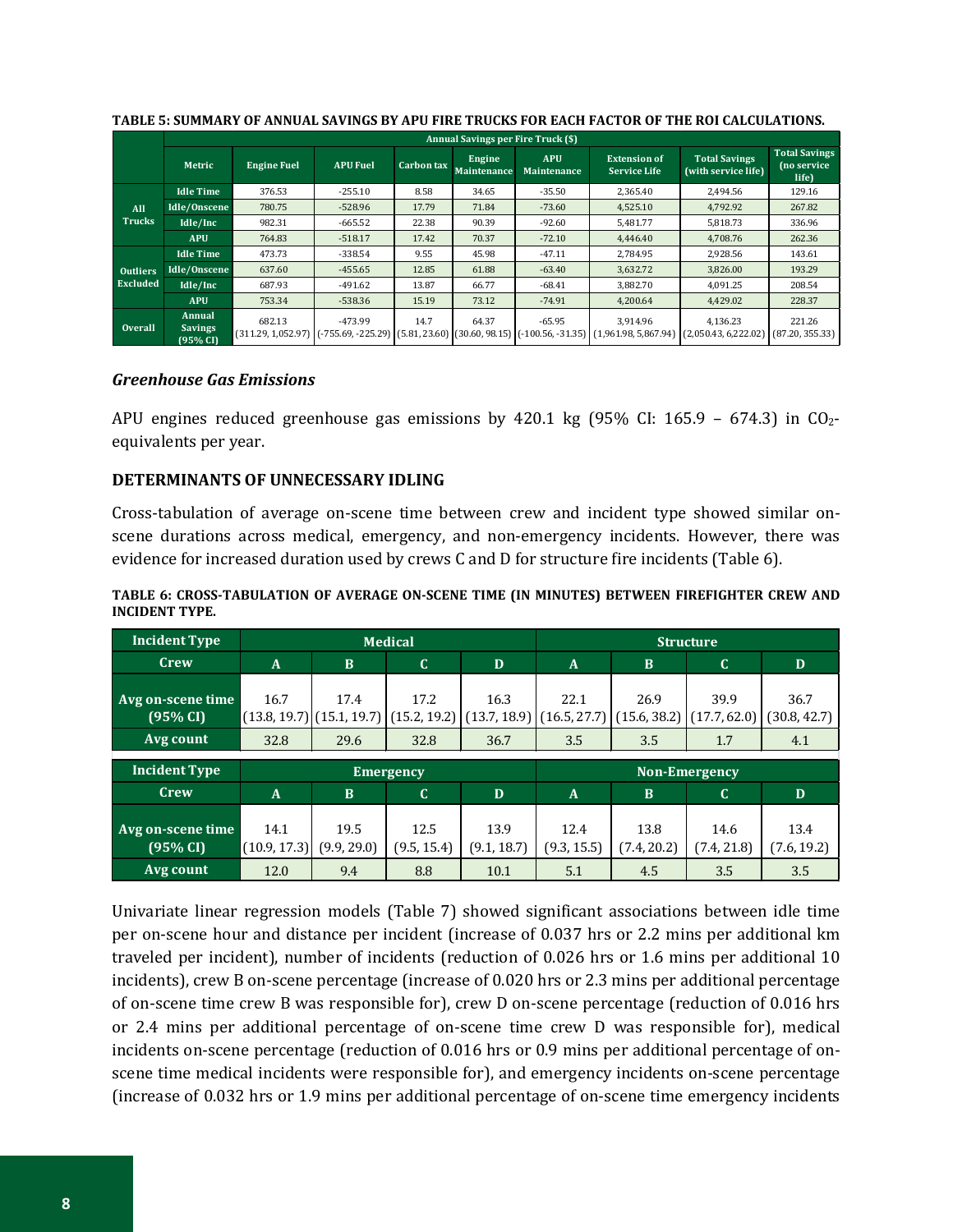were responsible for). Trends were found for average on-scene time (increase of 0.056 hrs or 3.4 mins per additional minute of average on-scene time), average crew B on-scene time (increase of 0.019 hrs or 1.2 mins per additional minute of average crew B on-scene time), average medical incident on-scene time (increase of 0.050 hrs or 3.0 mins per additional minute of average medical incident on-scene time), average emergency incident on-scene time (increase of 0.035 hrs or 2.1 mins per additional minute of average emergency incident on-scene time), and average nonemergency incident on-scene time (reduction of 0.031 hrs or 1.8 mins per additional minute of average non-emergency incident on-scene time).

|                             |                 | Idle/Onscene |         | Idle/Inc        |              |         |  |
|-----------------------------|-----------------|--------------|---------|-----------------|--------------|---------|--|
| <b>Variable</b>             | <b>Estimate</b> | <b>StErr</b> | p-value | <b>Estimate</b> | <b>StErr</b> | p-value |  |
| Rescue                      | $-0.252$        | 0.177        | 0.204   | $-0.113$        | 0.069        | 0.155   |  |
| Distance/Inc (km)           | 0.037           | 0.009        | 0.008   | 0.014           | 0.005        | 0.029   |  |
| Incidents $(\frac{\#}{10})$ | $-0.026$        | 0.009        | 0.026   | $-0.012$        | 0.003        | 0.011   |  |
| Crew A $(\%)$               | 0.004           | 0.026        | 0.875   | 0.002           | 0.011        | 0.866   |  |
| Crew B $(\% )$              | 0.038           | 0.012        | 0.020   | 0.018           | 0.003        | 0.001   |  |
| Crew $C(\%)$                | $-0.006$        | 0.023        | 0.801   | $-0.004$        | 0.009        | 0.658   |  |
| Crew $D(%)$                 | $-0.040$        | 0.011        | 0.010   | $-0.018$        | 0.003        | 0.002   |  |
| Medical (%)                 | $-0.016$        | 0.006        | 0.041   | $-0.007$        | 0.002        | 0.026   |  |
| Structure (%)               | 0.028           | 0.022        | 0.254   | 0.014           | 0.008        | 0.135   |  |
| Emergency (%)               | 0.032           | 0.009        | 0.011   | 0.013           | 0.004        | 0.011   |  |
| Non-Emergency (%)           | 0.025           | 0.028        | 0.417   | 0.010           | 0.012        | 0.429   |  |
| onscene avg (min)           | 0.056           | 0.031        | 0.121   | 0.031           | 0.009        | 0.018   |  |
| Crew A avg (min)            | 0.022           | 0.034        | 0.535   | 0.017           | 0.012        | 0.202   |  |
| Crew B avg (min)            | 0.019           | 0.009        | 0.074   | 0.010           | 0.003        | 0.011   |  |
| Crew Cavg (min)             | 0.025           | 0.031        | 0.443   | 0.008           | 0.013        | 0.556   |  |
| Crew D avg (min)            | 0.013           | 0.034        | 0.710   | 0.010           | 0.013        | 0.500   |  |
| Medical avg (min)           | 0.050           | 0.024        | 0.084   | 0.025           | 0.008        | 0.020   |  |
| Structure avg (min)         | 0.009           | 0.009        | 0.388   | 0.006           | 0.003        | 0.150   |  |
| Emergency avg (min)         | 0.035           | 0.015        | 0.052   | 0.017           | 0.005        | 0.009   |  |
| Non-Emergency avg (min)     | $-0.031$        | 0.015        | 0.084   | $-0.012$        | 0.006        | 0.101   |  |

**TABLE 7: SUMMARY OF RESULTS FROM LINEAR REGRESSION MODELS FOR IDLE TIME PER ON-SCENE HOUR AND IDLE TIME PER INCIDENT. SIGNIFICANT ASSOCIATIONS DENOTED IN BOLD AND TRENDS IN ITALICS.** 

With idle time per incident as the dependent variable of interest, significant associations were found between idle time and distance per incident (increase of 0.014 hrs or 0.8 mins per additional km traveled per incident), number of incidents (reduction of 0.012 hrs or 0.7 mins per additional 10 incidents), crew B on-scene percentage (increase of 0.018 hrs or 1.1 mins per additional percentage of on-scene time crew B was responsible for), crew D on-scene percentage (reduction of 0.018 hrs or 1.1 mins per additional percentage of on-scene time crew D was responsible for), medical incident on-scene percentage (reduction of 0.007 hrs or 0.4 mins per additional percentage of on-scene time medical incidents were responsible for), emergency incident on-scene percentage (increase of 0.013 hrs or 0.8 mins per additional percentage of on-scene time emergency incidents were responsible for), average on-scene time (increase of 0.031 hrs or 1.8 mins per additional minute of average on-scene time), average crew B on-scene time (increase of 0.010 hrs or 0.6 mins per additional minute of average crew B on-scene time), average medical incident on-scene time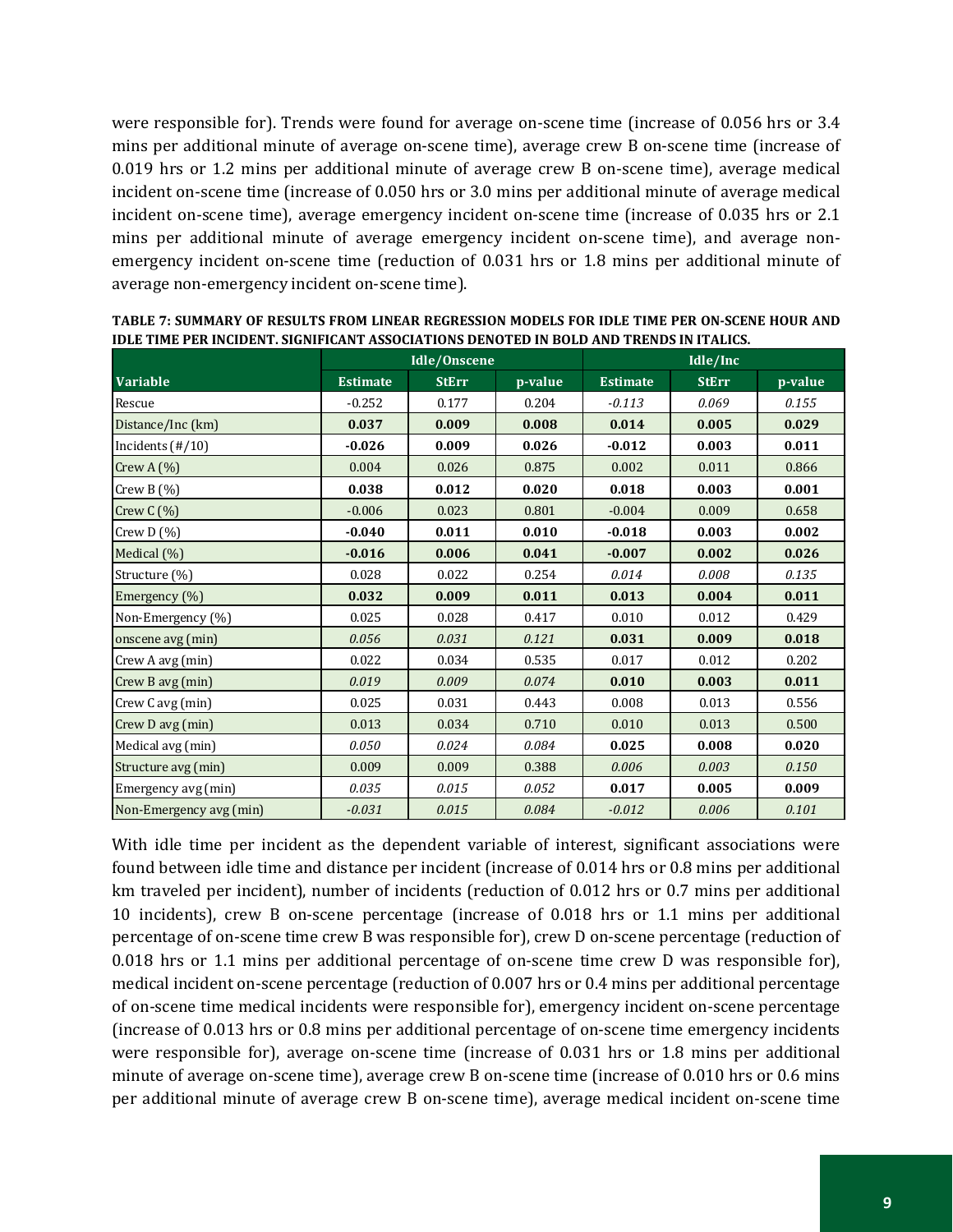(increase of 0.025 hrs or 1.5 mins per additional minute of average medical incident on-scene time), and average emergency incident on-scene time (increase of 0.017 hrs or 1.0 mins per additional minute of average emergency incident on-scene time). Trends were found for rescue fire trucks (reduction of 0.112 hrs or 6.8 mins for rescue fire trucks), structure incident on-scene percentage (increase of 0.014 hrs or 0.9 mins per additional percentage of on-scene time fire incidents were responsible for), average structure incident on-scene time (increase of 0.006 hrs or 0.3 mins per additional minute of average structure incident on-scene time), and average non-emergency onscene time (reduction of 0.012 hrs or 0.7 mins per additional minute of average non-emergency incident on-scene time).

#### <span id="page-13-0"></span>**Discussion**

#### **OVERVIEW**

APU and non-APU fire trucks all operated normally throughout the study period and although some variations were expected, some potential outliers were observed. E10 had an idle fuel usage rate that was much higher than the other fire trucks but its PTO fuel usage rate was similar, which suggests the idle fuel inefficiency may be due to a configuration error. E12 and E14 operated in neighbourhoods that were characteristic of the longer distance per incident and, conversely, reduced number of incidents when compared to other fire trucks. Also of note was the fact that the APU fire trucks were newer models. However, the fuel efficiency of these newer vehicles, with the exception of E10, were similar to the other fire trucks, thus year of manufacture did not appear to play a role in this study.

Overall, idle time was found to make up 41.9% of the total engine time and this was much lower than the 57% reported in the analysis for the 2012 business case. However, this is fairly close to the 20% to 40% figure reported by Hafiz and colleagues (2007) as the idling proportion for heavy-duty vehicles. This discrepancy may be due to the adoption of anti-idling policies by Surrey Fire Service in 2013.

#### <span id="page-13-1"></span>**VALUE OF APU**

Total fuel usage and total idle time were not found to be significantly different between the APU and non-APU fire trucks. However, differences in idle time per on-scene hour, idle time per incident, and APU usage were significant. The fact that idle time per on-scene hour and idle time per incident metrics were somewhat standardized likely accounted for their significance.

APUs were found to reduce engine idle time by 36.4% and total engine time by 15.0%, which is similar to the 17% reduction in engine time found in a preliminary analysis by Surrey Fire Service. The assumed APU fuel consumption of 2.4 L/hr at 50% load is approximately 32% less than the 3.5 L/hr in average idle fuel rate of the main engine. This is slightly less than the 36% to 47% in lower fuel consumption of the APU reported elsewhere (Frey & Kuo, 2009), but is within range. The annual fuel savings of \$208.14 was also much lower than the \$2,200 reported in the 2012 business case and the \$895 from the trial analysis of the Battalion Chief vehicle. This discrepancy is likely due to the fact that both of the previous analyses assumed no fuel cost for the APU. When just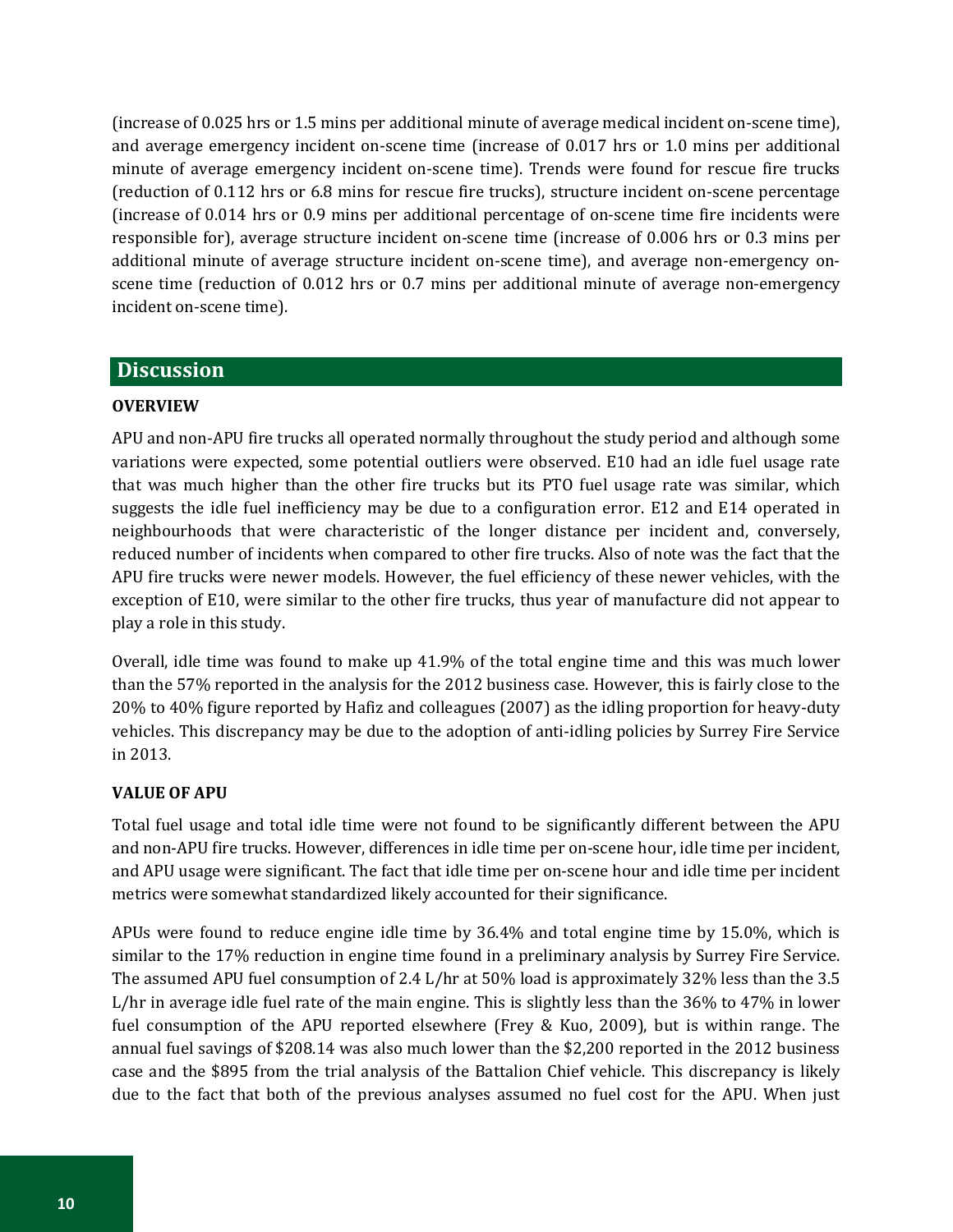considering the fuel savings of the main engine, this study found annualized savings of \$682 (95% CI: 311 – 1,053), which is well within the reported range of the Battalion Chief vehicle. The reported \$3.14 fuel savings per idle hour obtained from the 2012 business case is approximately twice the rate of \$1.75 reported for the Battalion Chief vehicle, which would help explain the discrepancy between the two reports.

The difference in annual savings between taking the extension of fire truck service life into account or not was substantial: \$4,136 versus \$221, respectively. This resulted in vastly different return on investment calculations of 20.35 years and 67.79 years for the \$15,000 APU. This is due to the fact that fire trucks are very expensive and any extension of service life, up to approximately 3 years in this study, would result in substantial savings over time. On the other hand, the maintenance costs saved by reduced main engine use were offset by the additional maintenance costs of the APUs. In addition, at the assumed 50% load rate, an APU operated at only 32% more efficiency than a fire truck's main engine, resulting in only minor fuel savings. A future study could be undertaken to better estimate APU fuel consumption to allow for a better estimate of the fuel savings. Considering the engine is the critical component that is most likely to fail first, it should be fairly safe to assume that extending the service life of the main engine will also extend the service life of the fire truck. Also assuming that older fire trucks are more costly to maintain, the actual return on investment should be closer to 20.35 years than 67.79 years.

APUs were found to reduce greenhouse gas emissions by 420.1 kg  $(95\% \text{ CI: } 165.9 - 674.3)$  in CO<sub>2</sub>equivalents per year. This is considerably less than the 1.59 metric tons found in the preliminary analysis. However, this is also due to the fact that APU emissions were not accounted for in the preliminary analysis. When just taking the reduction in greenhouse gas emissions by the main engine, the 1.41 metric tons (95% CI:  $0.67 - 2.15$ ) of CO<sub>2</sub>-equivalent emissions per year matches well with the preliminary analysis. For context, a typical passenger car emits approximately 4.6 metric tonnes of  $CO<sub>2</sub>$ -equivalent emissions per year.

Also of note was how similar the estimates stemming from the idle time per incident, idle time per on-scene hour, and APU metrics were. This suggests that these may be the better metrics to use, as opposed to the metrics of total idle time and idle fuel usage extracted from the ECM. In addition, the consistency in the estimates between all fire trucks, and the subset the outliers excluded, indicates great robustness in the data collected.

#### <span id="page-14-0"></span>**DETERMINANTS OF UNNECESSARY IDLING**

In general, the on-scene times of the different firefighter crews were similar across the incident types, with the exception of structure fire incidents, where crews C and D had longer average onscene times. However, the actual counts for these incidents were low, thus the discrepancies may simply be due to a few outliers.

Average on-scene time was found to increase idle time, which meant the assumption that on-scene time being the main opportunity for reducing unnecessary idling is likely true. Distance per incident increased idle time, while number of incidents decreased idle time. These two variables were closely related, as longer travel time would result in fewer incidents the fire truck can respond to. These effects were expected as longer distances traveled would result in more opportunities for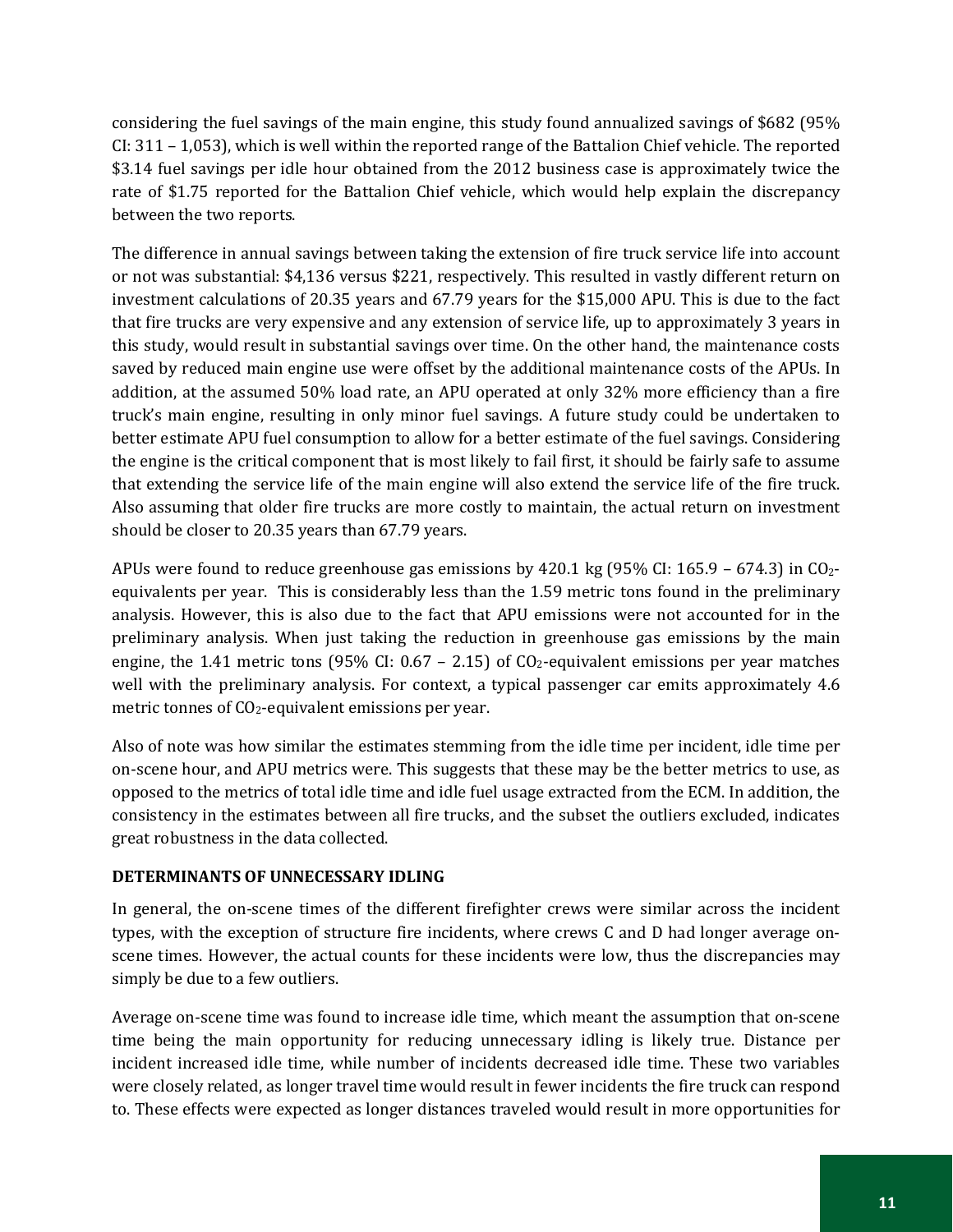idling at intersections or in traffic. These idling opportunities could not be differentiated from the unnecessary idling while parked on-scene, thus distance per incident and number of incidents should be considered confounding variables.

Crew B was found to increase idle time as the percentage of on-scene time they were responsible for and their average on-scene time increased. In contrast, crew D was found to reduce idle time as the percentage of on-scene time they were responsible for increased, while no association was observed for the average on-scene time. No associations were found for crews A and C. This suggests the possibility of behavioural differences in crew B that resulted in longer idle time the longer they were on-scene. Conversely, there may be potential behavioural differences in crew D that resulted in reduced idling.

The average on-scene duration of medical and emergency incidents increased idle time, while nonemergency incidents decreased idle time. This may be because medical and emergency incidents usually require the use of safety lights while on-scene, thus eliminating the opportunity for the engine to be turned off. Whereas for non-emergency incidents, safety lights may not be required, thus the firefighters have an opportunity to park the fire truck in a less obstructive location and turn off the engine. As such, the medical and emergency incidents are prime opportunities for APUs, as the safety lights can remain on without the main engine being engaged.

#### <span id="page-15-0"></span>**LIMITATIONS**

Although the data were robust and effects were large enough to show consistency in the estimates and significant differences, the small sample size in this study (three APU fire trucks and eight non-APU fire trucks) is a limitation. This resulted in relatively large confidence intervals and the potential for inaccuracies as the estimates are applied to larger populations. The small sample size also resulted in only univariate associations being conducted, thus adjusting for confounding variables, such as distance per incident and number of incidents, was not possible.

The inability to measure actual APU fuel usage and the rough estimation of the value of increasing the service life of the fire truck also limited our ability to more accurately calculate the cost savings and return on investment for the APUs.

## <span id="page-15-1"></span>**Conclusions**

Fire trucks operated by Surrey Fire Service were found to idle 41.9% of total engine time. APUs reduced idle time by 36.4%, provided annual fuel savings of \$208.14, increased maintenance costs by \$1.58, and reduced total engine use by 15.0%. This resulted in total annual savings of \$4,136.23 when considering the full 3 years of extension of service life and a payback period of 20.35 years for the \$15,000 APU. Without considering extension of service life, total annual savings were \$221.26, resulting in a payback period of 67.8 years. APUs also reduced greenhouse gas emissions by 420.1 kg in CO<sub>2</sub>-equivalents per year. Evidence was found to support the assumption that on-scene time is the main opportunity for reducing unnecessary idling, that there may be behavioural differences between crews that affect unnecessary idling, and that medical and emergency incidents would benefit most from equipping fire trucks with APUs.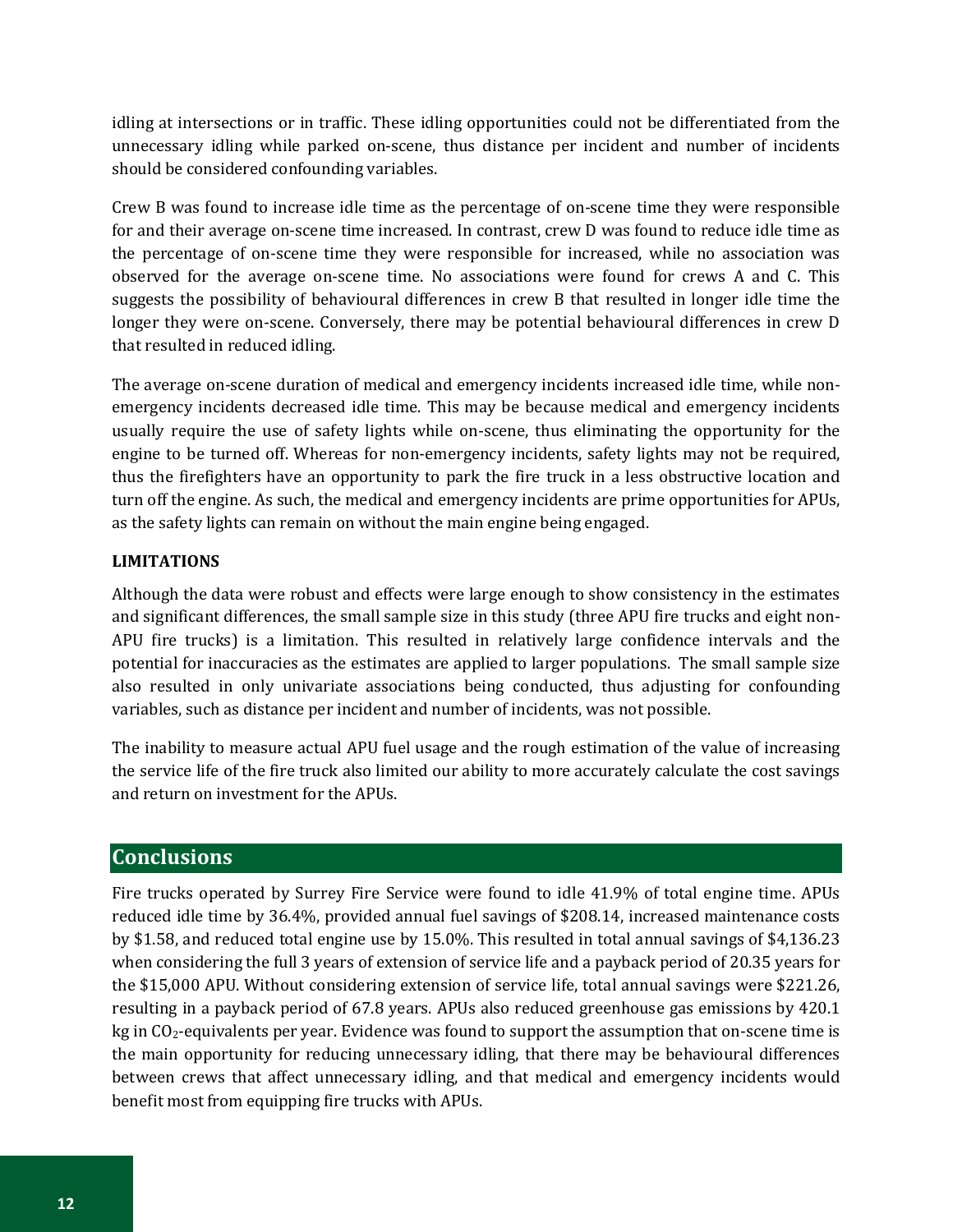#### <span id="page-16-0"></span>**Recommendations**

Overall cost savings and reduction in greenhouse gas emissions support the adoption of APUs for all fire trucks and the evidence suggesting that crews affected the amount of unnecessary idling support continued focus on policies promoting anti-idling behaviours.

If a similar study is conducted in the future, having ECM data per incident or real-time data will dramatically increase the sample size to allow for estimates with tighter confidence intervals and the ability to adjust for confounders. Being able to estimate the load or fuel usage of the APU and the effect of reduced engine usage on the extension of a fire truck's service life will allow for greater accuracy of annual savings and return on investment calculations.

Accuracy and reliability between different measures of idling should be tested in order to determine the best metrics to use for performance tracking, especially when combined with the ability to collect real-time data.

#### <span id="page-16-1"></span>**References**

Brodrick, C.-J., Dwyer, H. A., Farshchi, M., Harris, D. B., & King Jr, F. G. (2002). Effects of engine speed and accessory load on idling emissions from heavy-duty diesel truck engines. *Journal of the Air &*  Waste Management Association. 52(9), 1026-1031.

Environment and Climate Change Canada (2016). *Achieving a Sustainable Future: A Federal Sustainable Development Strategy for Canada 2016-2019.* Gatineau, QC, Canada: Ministry of Environment and Climate Change.

Frey, H. C., and Kuo, P.-Y. (2009). Real-world energy use and emission rates for idling long-haul trucks and selected idle reduction technologies. *Journal of the Air* & Waste Management Association. 59(7), 857-864.

Hafiz, K., Farran, F., Allawnha, H., Ayoub, M., El-Chafei, M., and Kar, N. C. (2007). Auxiliary power unit for truck idling reduction. *International journal of* environmental studies. 64(4), 433-443.

Ministry of Environment (2016). *2016 B.C. Best Practices Methodology for Quantifying Greenhouse Gas Emissions: Including Guidance for Public Sector Organizations, Local Governments and Community Emissions*. Victoria, BC, Canada: Ministry of Environment.

National Research Council of National Academies (2010). *Technologies and approaches to reducing the fuel consumption of medium- and heavy-duty vehicles*. Washington, DC, Canada: The National Academies Press.

Opta (2017). *Fire Underwriters Survey: A Service to Insurers and Municipalities*. Burnaby, BC, Canada: SCM Company.

Shancita, I., Masjuki, H. H., Kalam, M. A., Rizwanul Fattah, I. M., Rashed, M. M., and Rashedul, H. K. (2014). A review on idling reduction strategies to improve fuel economy and reduce exhaust emissions of transport vehicles. *Energy Conservation and Management.* 88: 794-807.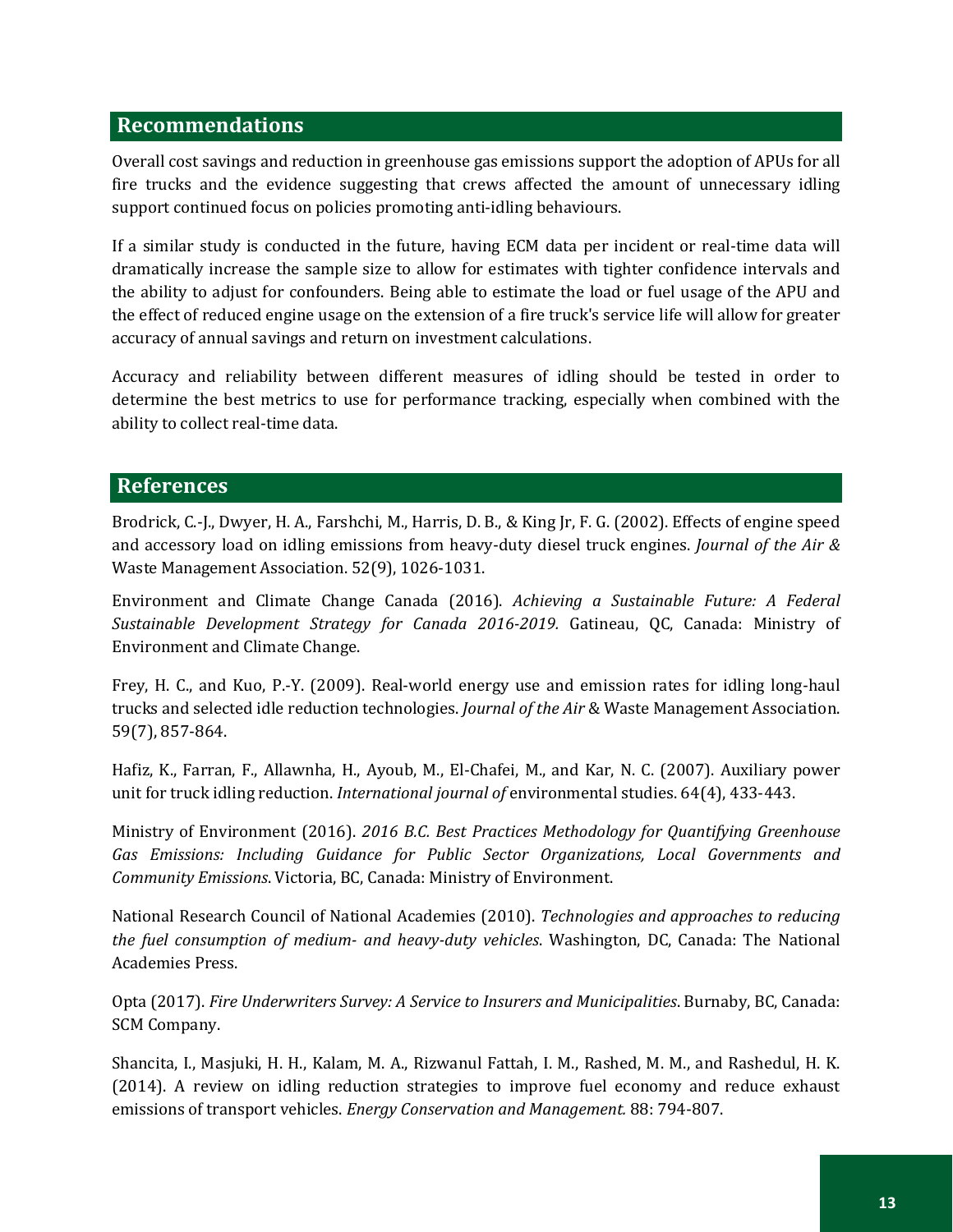#### <span id="page-17-0"></span>**Author Biographical Information**

Alex Zheng is a Biostatistician/Researcher at the BC Injury Research and Prevention Unit, BC Children's Hospital Research Institute. He holds an MSc in Biostatistics. Contact him at [alex.zheng@bcchr.ca.](mailto:alex.zheng@bcchr.ca)

John Lehmann is a 31 year veteran of the fire service with the last 26 years as a career member of the Surrey Fire Service. In his current role as Deputy Chief of Operations, he is responsible for the Operations Division consisting of the suppression and training branches. His background is in Public Safety through the JIBC and Human Resource Management through BCIT. Contact him at [jlehmann@surrey.ca](mailto:jlehmann@surrey.ca)

Keith Sharp is the Fleet and Garage Manager for the City of Surrey, British Columbia. Keith is responsible for the overall management of the City of Surrey's fleet which includes Surrey Fire Department, with over 1,200 vehicles and equipment, as well as over 65 staff. His role encompasses asset management, acquisition and disposal for the City of Surrey. Keith brings over 37 years' experience in the industry in New Zealand and Australia, in addition to 6 years at the City of Surrey. Contact him a[t keithsharp@surrey.ca.](mailto:keithsharp@surrey.ca)

Kate Turcotte is a Researcher with the BC Injury Research and Prevention Unit, BC Children's Hospital Research Institute. She holds an MSc in Epidemiology. Contact her a[t kturcotte@bcchr.ca.](mailto:kturcotte@bcchr.ca)

Len Garis is the Fire Chief for the City of Surrey, British Columbia, an Adjunct Professor in the School of Criminology and Criminal Justice & Associate to the Centre for Social Research at the University of the Fraser Valley (UFV), a member of the Affiliated Research Faculty at John Jay College of Criminal Justice in New York, and a faculty member of the Institute of Canadian Urban Research Studies at Simon Fraser University. Contact him at Len.Garis@ufv.ca.

Dr. Ian Pike is Professor of Pediatrics at UBC; Investigator and Co-Lead of the Evidence to Innovation Research Theme at the Research Institute at BC Children's Hospital; Director of the BC Injury Research and Prevention Unit, and Co-Executive Director for The Community Against Preventable Injuries. Contact him a[t ipike@bcchr.ca.](mailto:ipike@bcchr.ca)

#### **Acknowledgements**

Special thanks to the Surrey Fire Service, the City of Surrey, and Safetek Emergency Vehicles LTD, without their valuable contributions, this work would not have been possible.